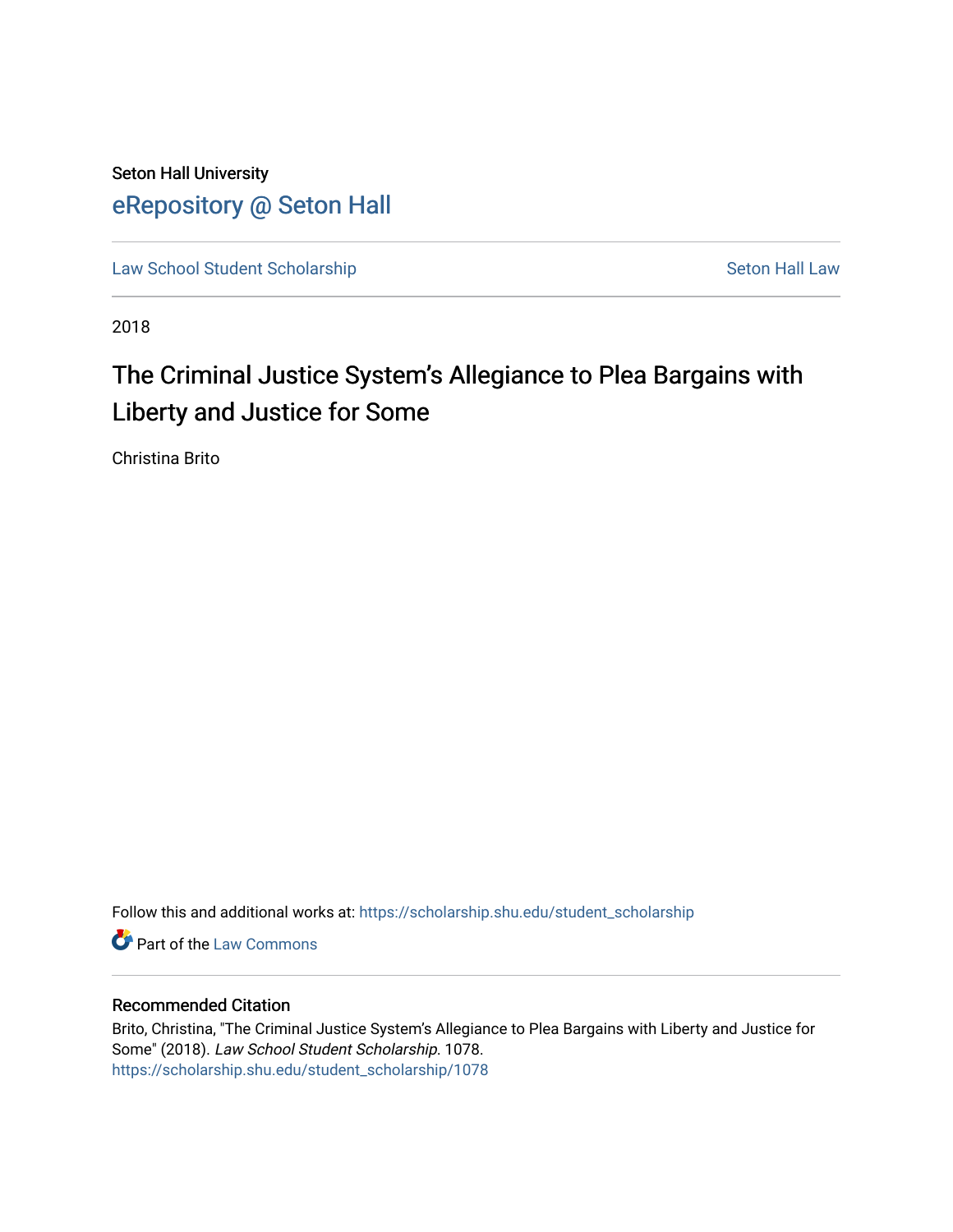# THE CRIMINAL JUSTICE SYSTEM'S ALLEGIANCE TO PLEA BARGAINS WITH LIBERTY AND JUSTICE FOR *SOME*

#### Christina Brito

# INTRODUCTION

Has our criminal justice system become so ineffective by allowing prosecutors to plea bargain with our rights? Today, defendants are more likely convicted through plea bargains than through a traditional trial by judge and jury. In addition, statistics continue to show the wide disparities between minorities and whites within the American prison population. Is there a correlation between these racial disparities in our prisons and convictions obtained through plea bargains? The disproportionate effects of minority defendants being convicted merits a discussion whether plea bargains affect racial minorities more than other defendants. This article will discuss how plea bargaining is a relatively unregulated area of the criminal justice system and how this lack of regulation is likely to be particularly harmful to racial minorities. Racial injustice is made worse through plea bargaining because the process is under the sole discretion of prosecutors who have the freedom to subjectively decide what a particular defendant deserves without any safeguards to assure plea offers are not motivated by pre-textual bias. Our pledge of allegiance to the flag concludes with liberty and justice for all; ironically, the current criminal justice system and its allegiance to plea bargaining ends with liberty and justice only for some.

Part I of this article will begin with a historical background of how plea bargain was developed and how it has evolved within the judicial branch. Here, I will describe what doubts our Supreme Court justices had with respects to plea bargains and their attempts to implement safeguards in order to protect an individual's constitutional rights. Next, I will discuss how plea bargaining functions in our society and how it is relatively unregulated in the law. Prosecutors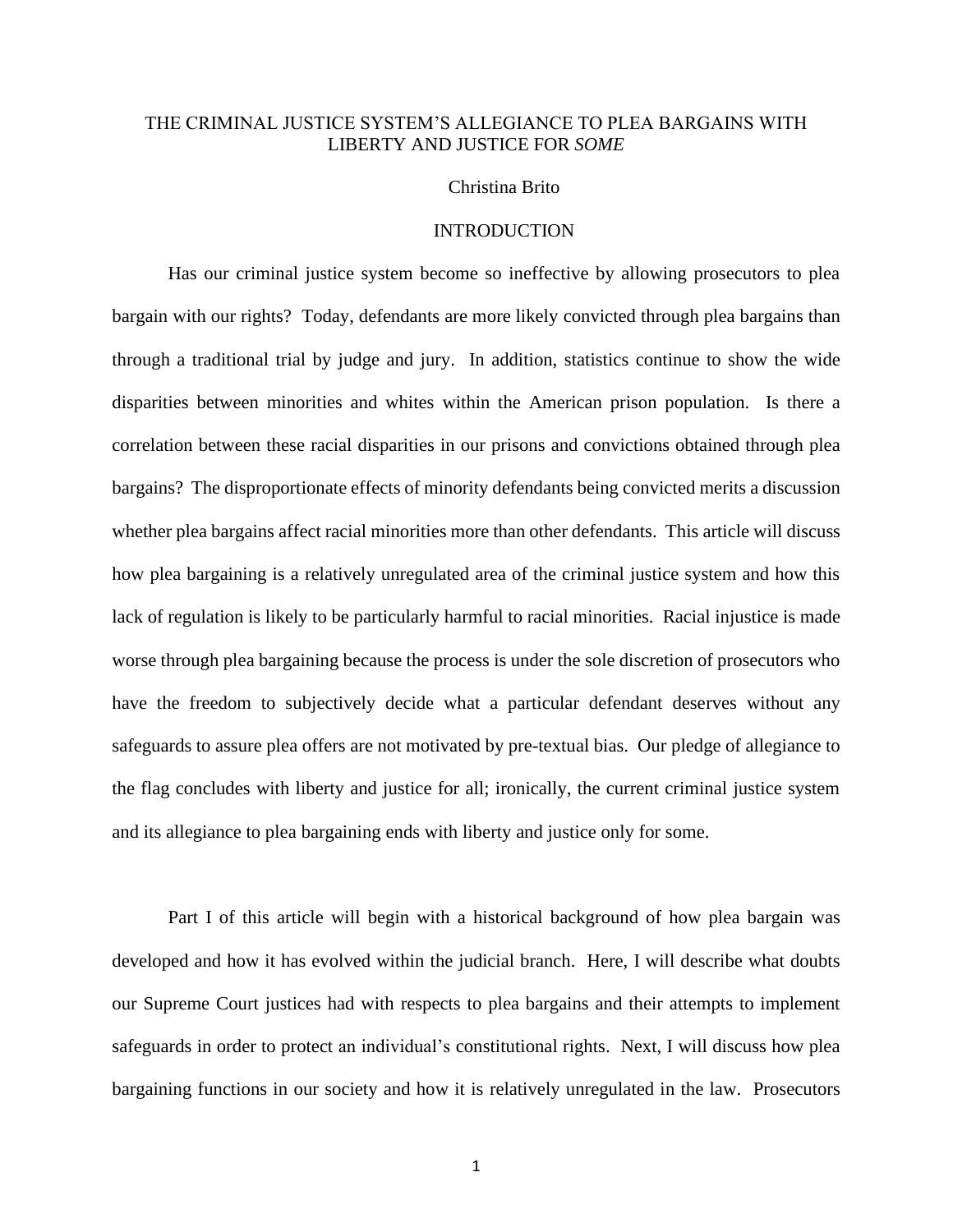have tremendous discretion in the area of plea negotiations. The role of a prosecutor allows them to decide if, when and what to charge a particular defendant with. Yet, there are no safeguards that protect defendants from the possibility of offers being made based on their race or socioeconomic status. In addition, statutes with mandatory minimums (or the Sentencing Guidelines in the Federal System) empowers a prosecutor to single handedly create what he or she *feels* is the appropriate sentence for a particular defendant and what he or she deserves as a plea offer. Consequently, plea bargaining becomes the most critical point of a defendant's timeline prior to conviction and defendants are left with heavily relying on what their counsels advise them to do. Thus, the Supreme Court's interpretation on what is effective assistance of counsel and what is considered a sufficient reasonable lawyer during pre-trial negotiations also becomes very important. Through the cases in this section, I attempt to read into what the judge's intentions were in the process of constitutionalizing plea bargains. Even with Supreme Court decisions to guide the lower courts, there is still confusion on what is or is not allowed during plea negotiations. The cases that have been decided in the context of plea bargains do not help the fact that there is a lack of regulation when it comes to prosecutorial discretions.

Part II of this Article will discuss the overall racial patterns of racial disparities in our criminal justice system. Statistical data demonstrates how old historical patterns of racial inequality still exists. Over ninety-four percent of convictions are produced through guilty pleas and minorities are still the majority in our prisons. I will show how these disproportionate effects of convictions have a class race correlation with plea bargains and why racial injustice is made worse by these deals. Statistics also show how racial minorities are likely to be poorer and less likely to afford legal representation. As a result, most minority defendants end up having no real choice but to plea bargain..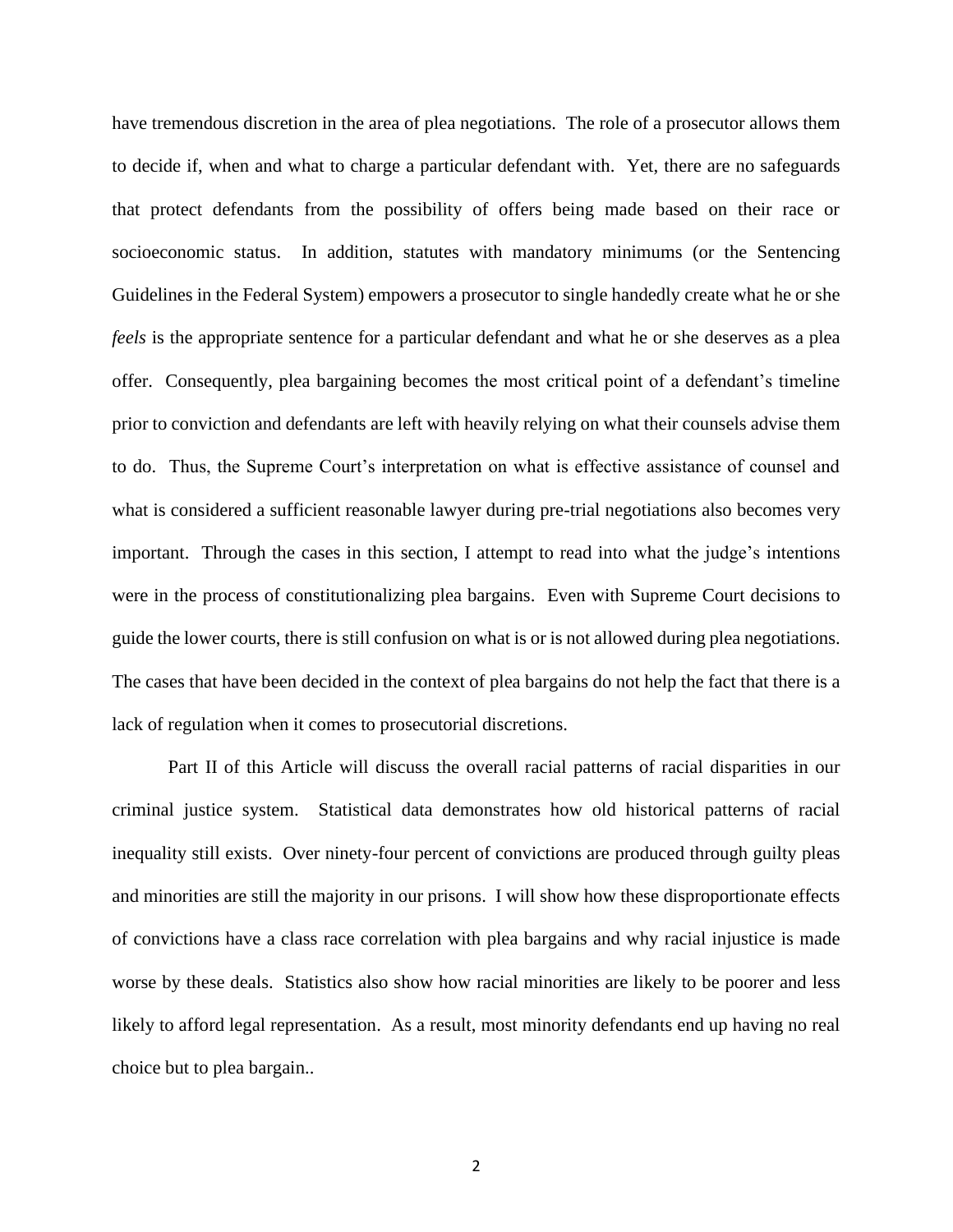Part III will focus on why we need more information on plea bargaining. The relatively unregulated area of plea bargaining enables prosecutorial discretion and unequal bargaining powers which leads to unjust results. Allowing unjust results to continue undermines the character of our society and our commitment to fairness. Acknowledging that our current criminal justice system has transitioned form convictions by trials to pleas, forces this country to face the urgent to change the process.

Through plea bargaining the illusion of liberty, justice and mercy is dealt, leaving defendants with a false sense of satisfaction. The disproportionate effects of plea bargaining and incarceration with minority defendants, especially indigent minorities, demonstrates the inequality that stems from this process. Racial injustice is made worse through plea bargaining because the process is under the sole discretion of prosecutors who have the freedom to subjectively decide what a particular defendant deserves without any safeguards to assure plea offers are not motivated by pre-textual biases. Our pledge of allegiance to the flag concludes with liberty and justice for all; ironically, the current criminal justice system and its allegiance to plea bargaining ends with liberty and justice only for some.

# I. A PLEA FOR LIBERTY

## *A. Constitutionality of Plea Bargaining*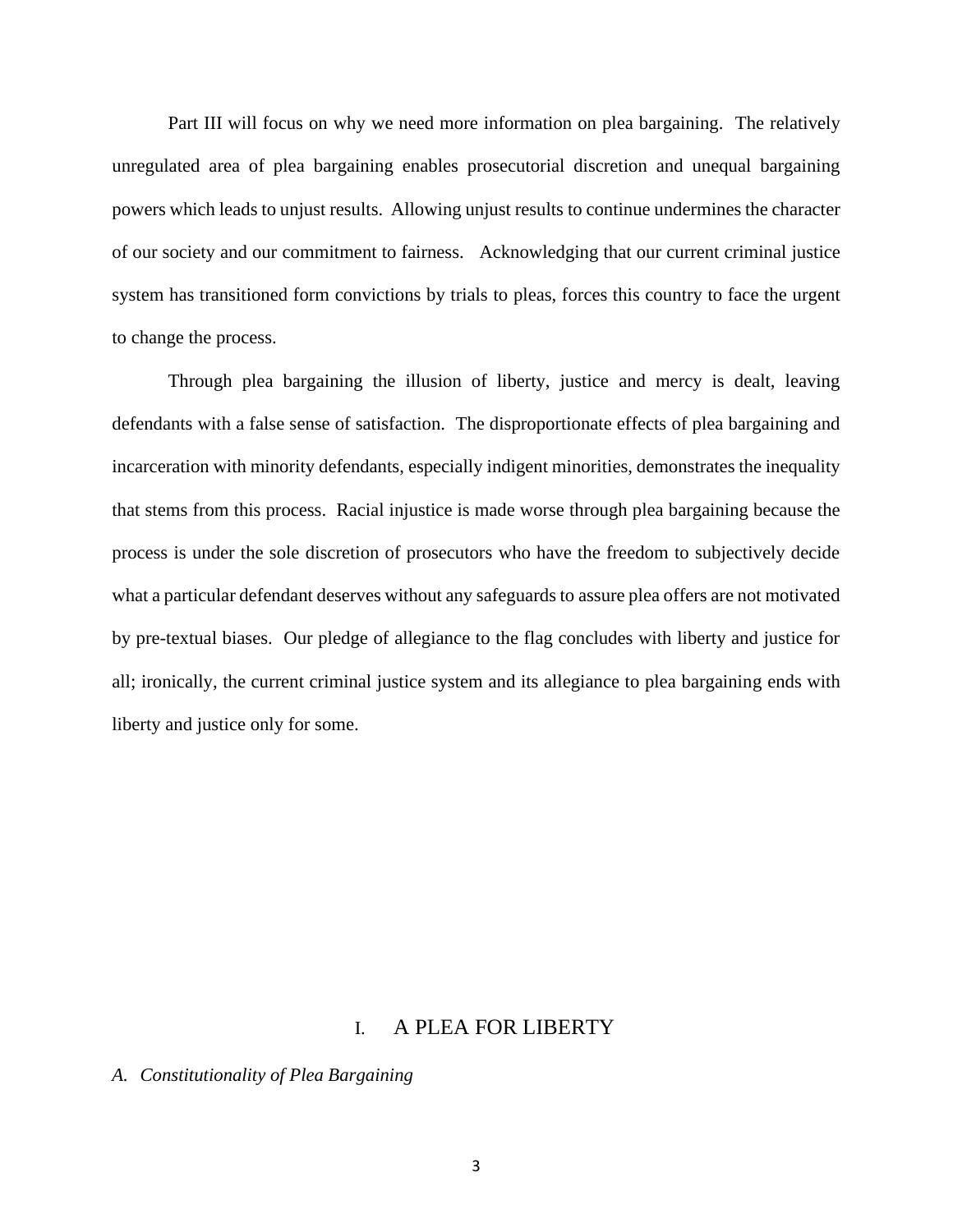Several constitutional rights are implicated and waived when a defendant enters a guilty plea.<sup>1</sup> These rights include the Fifth Amendment's privilege against self-incrimination the Sixth Amendment right to a jury trial to effective assistance of counsel.<sup>2</sup> Plea negotiations are predominantly discussed by prosecutors and defense counsel prior to plea deals reaching the defendant and the Sixth Amendment becomes implicated when there is ineffective assistance of counsel. A guilty plea implicates the Fifth Amendment when the defendant admits to the charges against him or herself and is basically standing as a witness against him or herself.<sup>3</sup> This is why the *voluntariness* aspect of a guilty plea is significant to a defendant's confession.<sup>4</sup> The Supreme Court's efforts to ensure a guilty plea is free from coercion, inducements, subtle, or blatant threats, stems from a defendant giving up these constitutional rights.<sup>5</sup> When a defendant pleas guilty he or she waives their right to a trial before a jury or a judge and from that point the only thing left is judgment and sentencing. Accordingly, the plea bargaining process is the most critical point in a defendant's timeline prior to his or her conviction. 6

Prior to 1970 it was understood that prosecutors may never produce pleas by "actual or threatened physical harm or by mental coercion overbearing the will of the defendant".<sup>7</sup> In 1959,

<sup>&</sup>lt;sup>1</sup> Boykin v. Alabama, 395 U.S. 238, 242 (1969) (describing the importance of a guilty plea as being more than a mere confession or condition of conduct because it is a conviction where the only thing left to address is the punishment). 2 *Id.*

<sup>3</sup> *Brady v. U.S.*, 397 U.S. 742, 748 (1970).

<sup>4</sup> *Boykin,* 395 U.S. at 239-242 (discussing that the same standard that is used to determine a waiver of a right to counsel applies to accepting a guilty plea. The record must show, by an allegation or evidence, that the defendant voluntarily and knowingly entered his plea prior to accepting a guilty; presuming a constitutional waiver is unacceptable.).

<sup>5</sup> *Boykin,* 395 U*.*S. at 239, 243-244 (involving defendant Edward Boykin, a black defendant, was indigent and appointed counsel. He was then indicted and tried for robbery, which was punishable by death. Three days later at his arraignment, Boykin pled guilty to robbery and as a result was sentenced to death by electrocution. Four of the seven justices, on their own motion, questioned the constitutionality of the trial court accepting a guilty plea prior to determining if it was made voluntarily and knowingly.).

<sup>6</sup> *Boykin*, 395 U.S. at 242; *See generally Brady,* 397 U.S. at 748 (describing the importance) ("That a guilty plea is a grave and solemn act to be accepted only with care and discernment has long been recognized."); *See also Missouri v. Frye,* 566 U.S. 134, 143 (2012) ("The reality is that plea bargains have become so central to the administration of the criminal justice system  $\dots$ .").

<sup>7</sup> *Brady,* 397 U.S. at 750.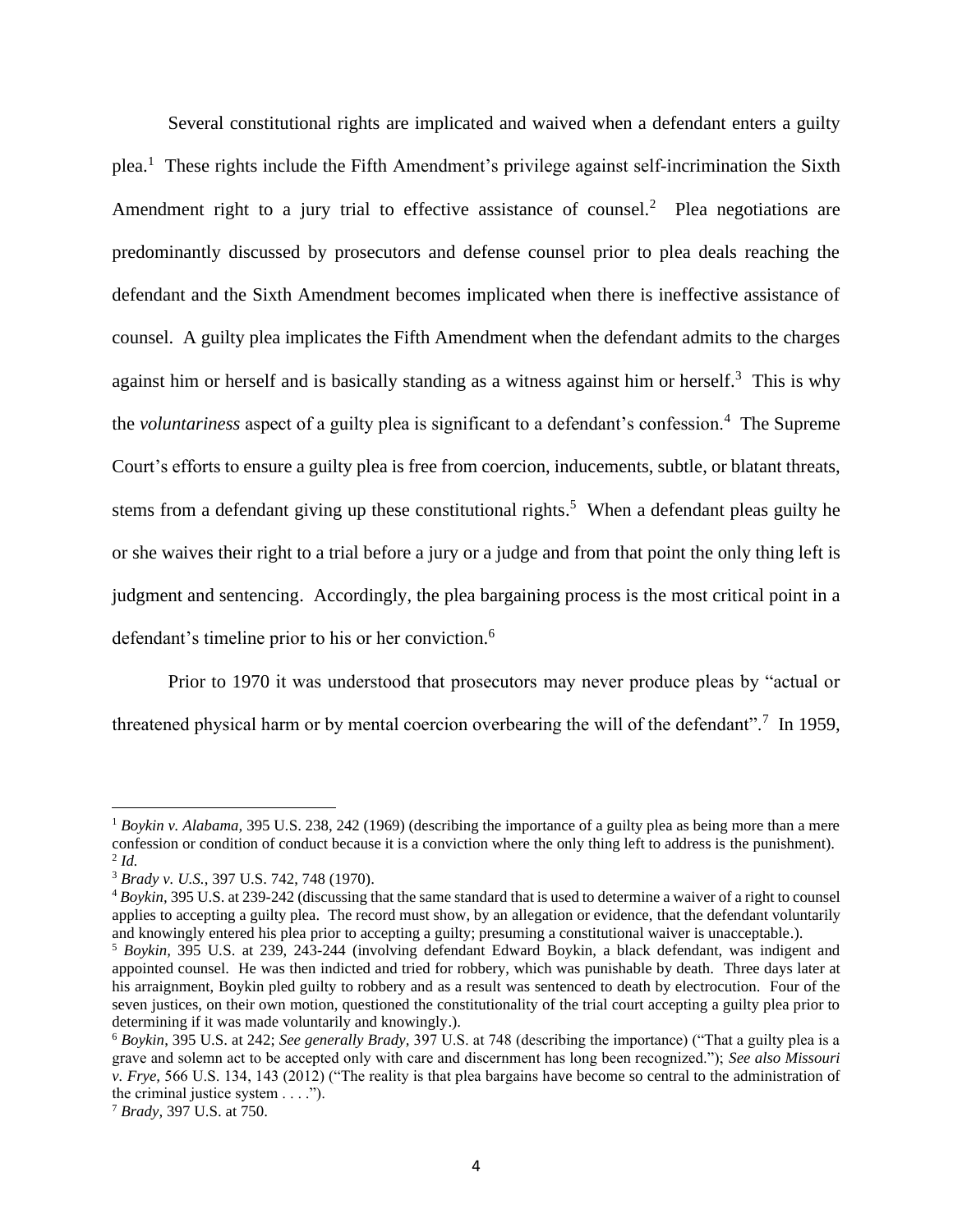defendant Robert Brady was charged with kidnapping, in violation of 18 U.S.C. 1201(a) and faced a maximum sentence of death.<sup>8</sup> After Brady discovered his codefendant would pled guilty and be able to testify against him, Brady pled guilty and was sentenced to fifty years imprisonment.<sup>9</sup> Eight years later Brady attacked his sentence claiming his guilty plea was involuntary because 18 U.S.C.  $1201(a)$  functioned as coercion, causing him to fear the death penalty.<sup>10</sup> However, when a defendant has a strong case against him or herself it may not necessarily be coercion.<sup>11</sup> The Court noted that all relevant circumstances must be considered, including when a defendant is aware of his or her very slim chance of acquittal if they chose to exercise their right to a trial.<sup>12</sup> As long as a guilty plea is not produced by mental coercion and is entered intelligently, knowingly, and voluntarily, a defendant's guilty plea is constitutional.<sup>13</sup>

Even though *Brady v. U.S.* endorsed the constitutionality of pleas, it was done with a raised eyebrow warning; "We would have *serious doubts* about this case *if* the encouragement of guilty *pleas by offers of leniency substantially increased the likelihood* that defendants, advised by competent counsel, *would falsely condemn themselves*."<sup>14</sup> Because plea negotiations likely begin with discussions between a prosecutor and a defense counsel, defendants heavily rely on the assistance of counsel in order to make decisions on plea offers. In *Hill v. Lockhart* the defendant claimed his guilty plea was involuntary because he pled guilty after his counsel gave him incorrect

<sup>8</sup> *Id.* at 743*.*

<sup>9</sup> *Id.* at 745.

<sup>10</sup> *Id.* at 743.

<sup>&</sup>lt;sup>11</sup> *Id.* at 749 (describing Brady's guilty plea was based off of other matters in the case and not by reason of the statute. In other words, the Court declared that all relevant circumstances must be considered, which includes Brady being aware of his codefendant's ability to testify against him as one of the triggers that led for Brady to have pled guilty.). <sup>12</sup> *Id.* at 751 (declining to hold that a guilty plea is compelled or invalid whenever the defendant feared a higher penalty and entered a plea for purposes of a lesser penalty).

<sup>&</sup>lt;sup>13</sup> *Id.* at 748 (explaining the voluntariness standard for accepting a guilty plea. The Court adopted this test for determining the validity of a guilty plea); *See also North Carolina v. Alford,* 400 U.S. 25 at 31 ("The standard was and remains whether the plea represents a knowingly and intelligent choice among the alternative course of action open to the defendant.").

 $^{14}$  *Id.* at 758 (emphasis added).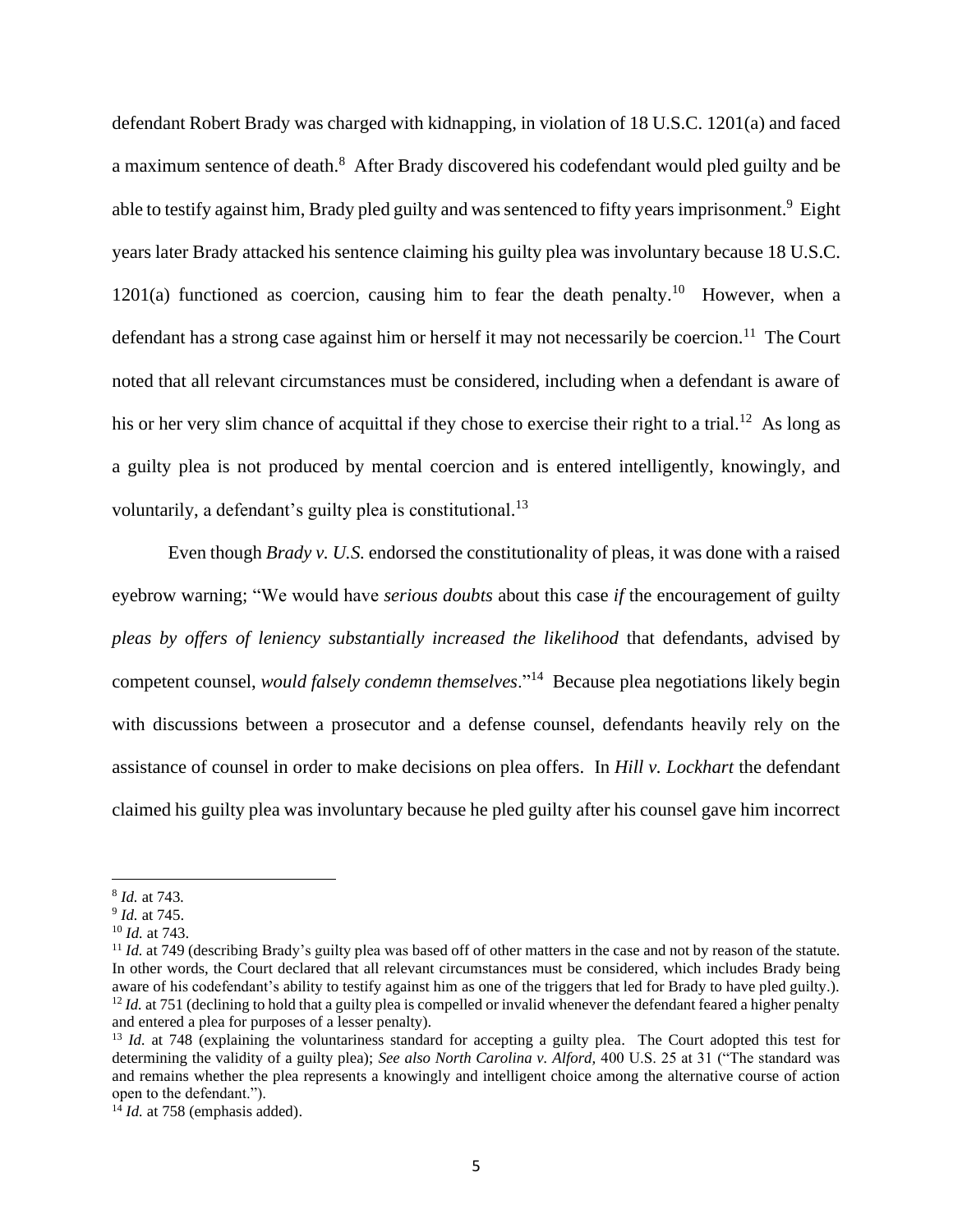information about his parole eligibility date.<sup>15</sup> However, the Court found that the defendant's claims was involuntary only because he *relied* on the information and advice from his counsel.<sup>16</sup> On that account, the *voluntariness* of the plea, as a result of the advice from his counsel, should be governed by the two-part test established in *Strickland v. Washington* for ineffective assistance of counsel.<sup>17</sup> This standard test requires for the defendant to show "that counsel's representation fell below an objective standard of reasonableness"<sup>18</sup> and "that there is a reasonable probability, but for counsel's unprofessional errors, the result of the proceeding would have been different."<sup>19</sup> Specifically, the defendant has to demonstrate prejudice resulted because of the alleged ineffective advice or lack of advice from counsel.<sup>20</sup>

In a more recent case where a counsel's advice had drastic implications, the Court emphasized on the importance of a defendant having the right information in order to make a valid decision during the process of plea bargaining.<sup>21</sup> In *US v. Padilla* defendant Jose Padilla was not advised about the deportation consequences of his conviction if he pled guilty.<sup>22</sup> Not only was he not advised, he was also assured by his counsel that because he was a long time resident of the United States he did not have to worry about deportation.<sup>23</sup> Further, there was no doubt from the record presented to the Supreme Court that Padilla's removal from the United States would result from his guilty plea.<sup>24</sup> Consequently, Padilla was able to successfully show that his counsel's

<sup>15</sup> *Hill v. Lockhart*, 474 U.S. 52, 53 (1985).

<sup>16</sup> *Id.* at 56.

<sup>&</sup>lt;sup>17</sup> *Id.* at 57 (declaring the same two-part standard is "applicable to ineffective-assistance claims arising out the plea process.").

<sup>18</sup> *Strickland v. Washington*, 466 U.S. 668, 688 (1984).

<sup>19</sup> *Id.* at 694.

<sup>&</sup>lt;sup>20</sup> *Hill,* 474 U.S. at 57-58 (holding the two-part test applies to guilty pleas based on ineffectiveness of counsel).

<sup>21</sup> *Padilla v. Kentucky*, 559 U.S. 356, 373 (2010) (recognizing "that the negotiation of a plea bargain is a critical phase of litigation for purposes of the Sixth Amendment right to effective counsel.").

<sup>&</sup>lt;sup>22</sup> Id. at 359 (pointing to the false sense of security set by Padilla's counsel when his counsel referenced to Padilla being a permanent resident in the U.S. for over 40 years, as if deportation would not be considered). <sup>23</sup> *Id.*

<sup>&</sup>lt;sup>24</sup> *Padilla*, 559 U.S. at 368 ("Padilla's counsel could have easily determined that his plea would make him eligible for deportation simply from reading the text of the statute. . . . [C]ounsel provided him false assurance . . . .").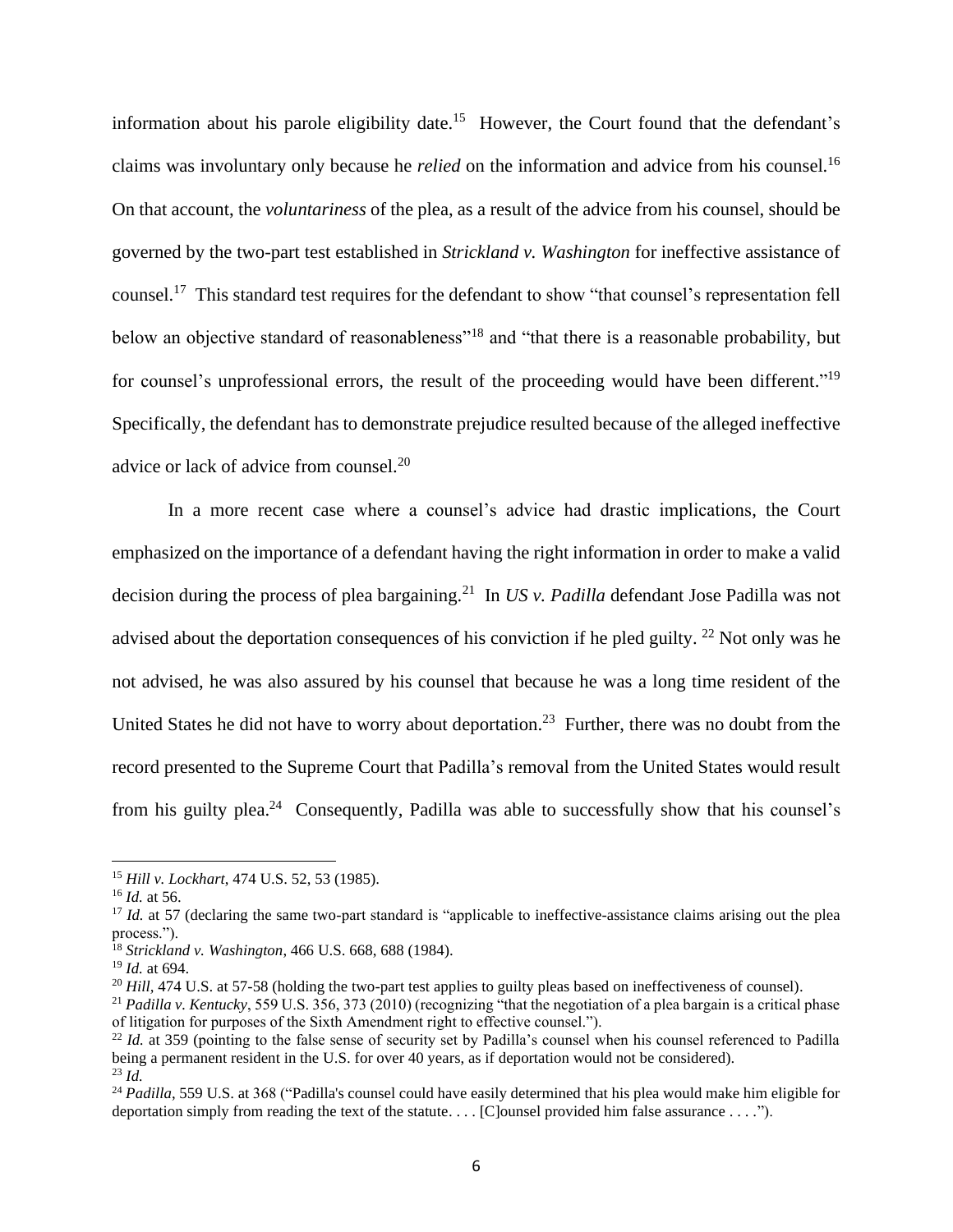representation fell *below* the objective standard of reasonableness because the deportation consequences were absolutely clear from the record alone.<sup>25</sup> The Court stated on the record how a well informed defendant allows both sides to reach an agreement that can "better satisfy the interests" of both the government and the defendant. $^{26}$ 

Two years after *Padilla v. Kentucky* the Court again highlighted the importance of advice from counsel during plea negotiations.<sup>27</sup> In *Missouri v. Frye*, the prosecutor advised defense counsel of three different plea offers for the accused.<sup>28</sup> Here the Court addressed "whether the constitutional right to counsel extends to the negotiation and consideration of plea offers that lapse or are rejected."<sup>29</sup> None of the offers were conveyed to the defendant.<sup>30</sup> Instead, defense counsel let the offers expire without the defendant's knowledge that the offers were available.<sup>31</sup> Defendant Frye claimed if he had known about the plea offers, he would have entered a guilty plea to a misdemeanor offense, instead of the felony charge.<sup>32</sup> Frye was deprived of his constitutional right to effective assistance of counsel because he was kept in the dark about the options available to him in furtherance of making a knowledgeable decision. <sup>33</sup> *Missouri v. Frye*, highlighted yet again how a defendant that is well informed and has an opportunity to consider his or her available

<sup>25</sup> *Id.* at 369 (finding counsel's deficient advice to fail the first prong of the *Strickland* standard. The Court then reversed and remanded for the lower court to determine if Padilla is entitled to relief, which depends on a showing of prejudice as a result of his guilty plea; the second prong.) .

<sup>26</sup> *Id*. at 373.

<sup>27</sup> *Missouri v. Frye,* 566 U.S. 133, 141 (2012) (noting how in *Padilla* the Supreme Court had "rejected the argument that a knowing and voluntary plea supersedes errors by defense counsel.").

<sup>28</sup> *Frye,* 566 U.S. at 138-139 (discussing defendant Galin Frye was charged with driving with a revoked license and because he had three prior convictions of that same offense, the State of Missouri charged him with a class D felony facing a maximum of four years of imprisonment. Frye's attorney did not communicate offers presented by the prosecutor, one of which included a reduction from a felony to a misdemeanor charge with a maximum of one year instead of four.).

<sup>29</sup> *Frye*, 566 U.S. at 138.

<sup>30</sup> *Id.*

<sup>&</sup>lt;sup>31</sup> *Id.* at 138 (discussing along with the guilty plea to the lesser charge of a misdemeanor the prosecutor offered to recommend a ninety-day sentence to the judge). <sup>32</sup> *Id.*

<sup>&</sup>lt;sup>33</sup> *Frye*, 566 U.S. at 140 ("The Sixth Amendment right to effective assistance of counsel... [a]pplies to "all 'critical stages' of the criminal proceedings." (quoting Montejo v. Louisiana, 566 U.S. 778, 786 (2009))).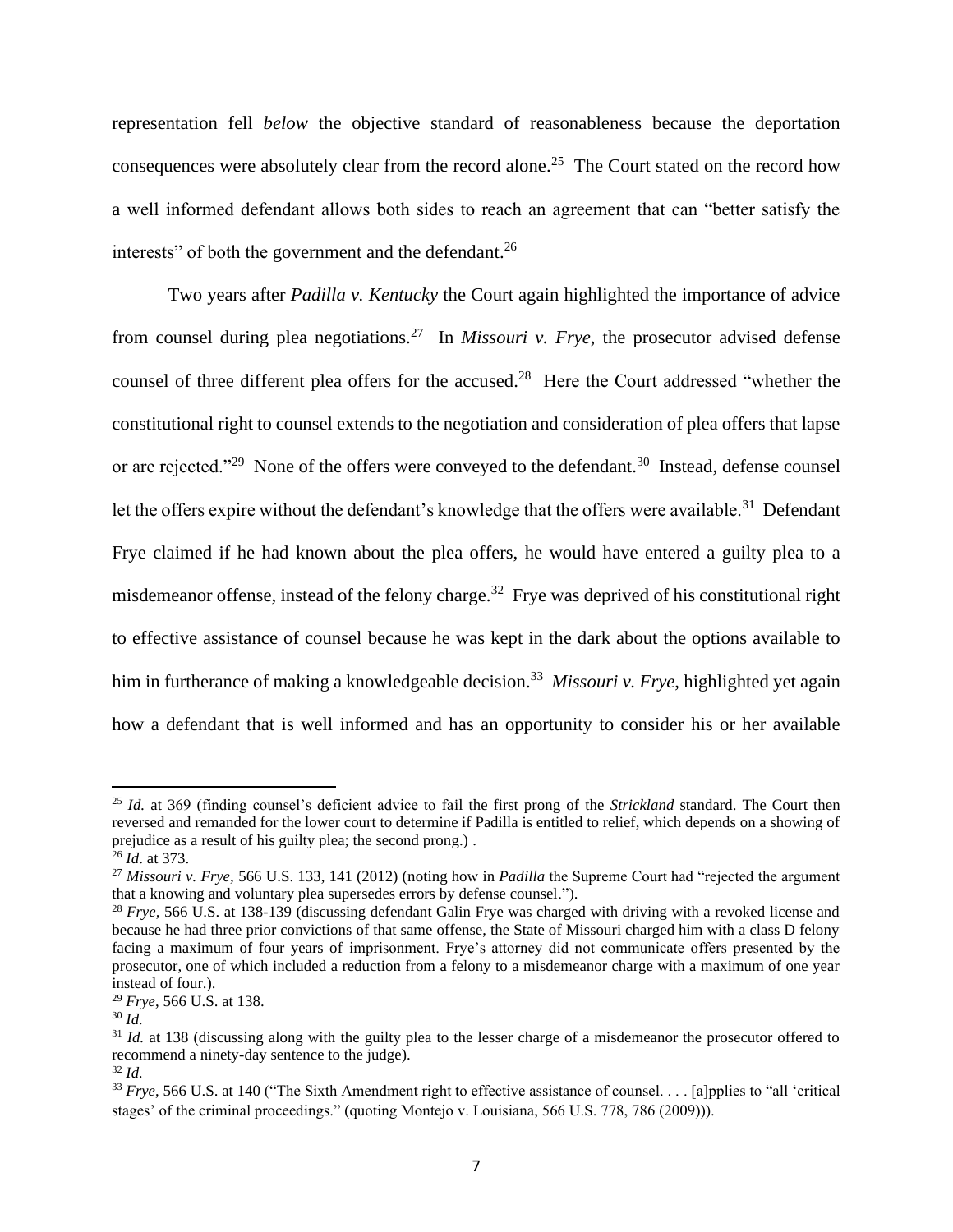options can only benefit all parties involved.<sup>34</sup> The Court held "[D]efense counsel has a duty to communicate formal offers…that may be favorable to the accused."<sup>35</sup>

The Supreme Court has held that a prosecutor has a duty to disclose exculpatory evidence that is material to the conviction or punishment of the accused, $36$  but the Court has yet to address actual disclosure requirements during plea bargaining.<sup>37</sup> In 1963, the Supreme Court extended the rule on what kind of nondisclosure by a prosecutor violates due process.<sup>38</sup> In *Brady v. Maryland*, the crime was murder committed in perpetration of a robbery.<sup>39</sup> Two men in separately held trials, were found guilty of first degree murder and sentenced to death.<sup>40</sup> Brady admitted to participating in the crime, but claimed his partner did it.<sup>41</sup> Brady's attorney requested for the prosecutor to allow him to examine the partner's extrajudicial statements.<sup>42</sup> In spite of this specified request, the prosecutor withheld the statement in which Brady's partner confessed to the murder.<sup>43</sup> Following this case, what is now known as *Brady* material, includes exculpatory or impeaching information and evidence that is material to the guilt or innocence or to the punishment of a defendant.<sup>44</sup> The

<sup>&</sup>lt;sup>34</sup> *Padilla*, 559 U.S. at 373 ("[I]nformed consideration of possible deportation can only benefit both the State and the noncitizen during the plea-bargaining process. By bringing deportation consequences into this process, the defense and prosecution may well be able to reach agreements that better satisfy the interests of both parties."). <sup>35</sup> *Frye,* 566 U.S. at*.* 145.

<sup>&</sup>lt;sup>36</sup> Brady v. Maryland, 373 U.S. 83, 87 (1963) (holding "[s]uppression by the prosecution of evidence favorable to an accused upon request violates due process where the evidence is material to either guilt or to punishment, irrespective of the good faith or bad faith of the prosecution.").

<sup>37</sup> *See* James M. Grossman, *Getting Brady Right: Why Extending Brady v. Maryland's Trial Right to Plea Negotiations Better Protects A Defendant's Constitutional Rights in the Modern Legal Era*, 2016 BYU L. Rev. 1525, 1528 (2016) (noting that *Brady v. Maryland's* outcome is a powerful decision for defendants, however, it only reaches criminal trials and not where it is needed most; plea bargains).

<sup>38</sup> *Brady*, 373 U.S. at 87.

<sup>39</sup> *Id.* at 84.

<sup>40</sup> *Id*.

<sup>41</sup> *Id*.

<sup>42</sup> *Id.*

<sup>43</sup> *Id*.

<sup>44</sup> *See also* Grossman, *supra* note 37, at 1528.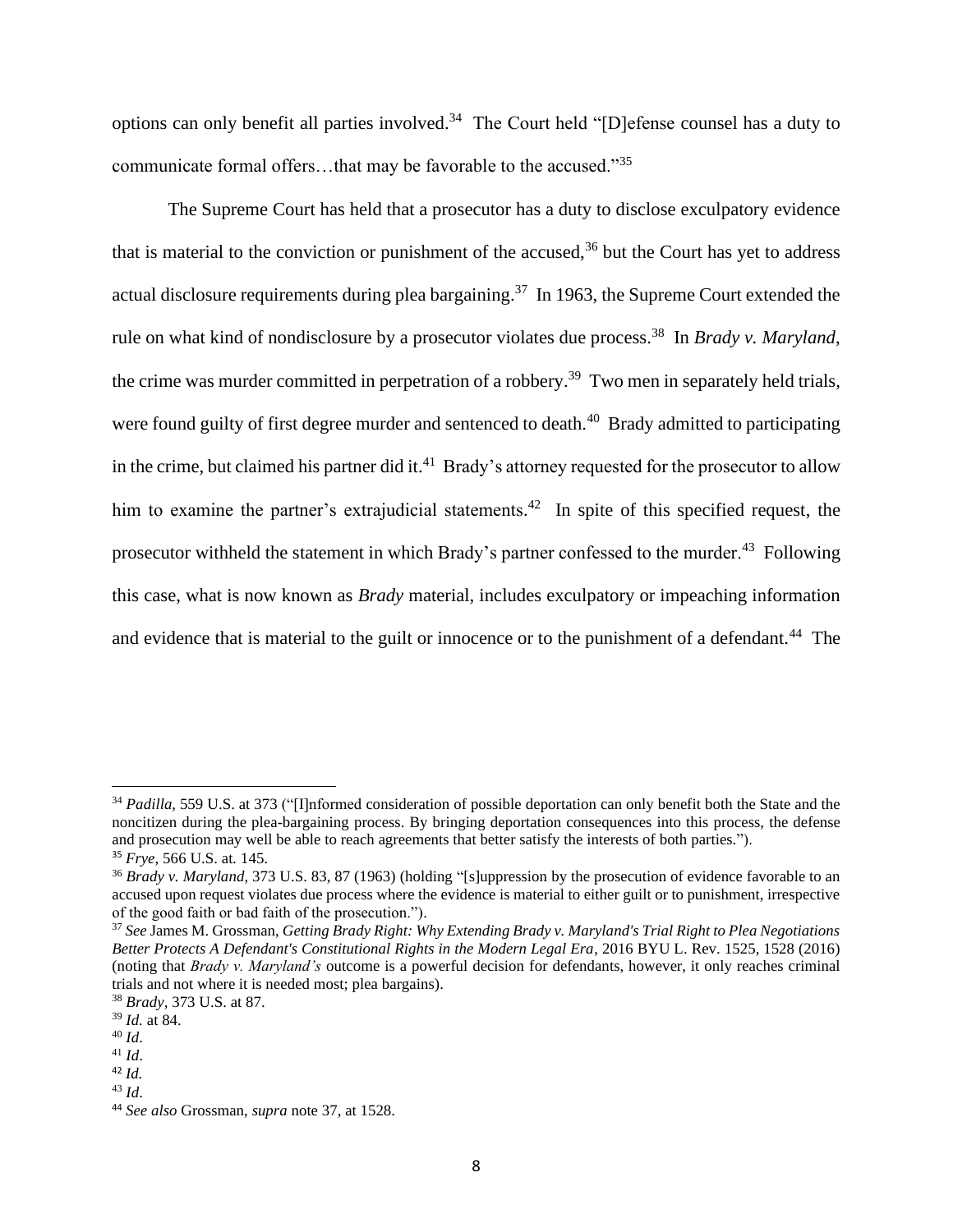Court found that suppression of this information was a violation of the Due Process Clause of the Fourteenth Amendment and disclosure is required.<sup>45</sup>

In *U.S. v. Ruiz* Supreme Court addressed whether a federal criminal defendant's plea deal, which required a waiver of her right to receive exculpatory *impeachment* material was constitutional.<sup>46</sup> The deal was that if defendant Ruiz waived indictment, trial, and an appeal, the prosecutor would recommend a two-level downward departure from the Federal Sentencing Guidelines.<sup>47</sup> Incorporated in the deal was also a waiver to the right to impeachment information relating to witnesses.<sup>48</sup> This "fast track" plea deal would have shortened her sentencing range by six months; from 18 to 24 months to 12 to 18 months.<sup>49</sup> The lower court found that a guilty plea cannot be *voluntary* without the impeachment information the defendant was entitled to.<sup>50</sup> On appeal the Ninth Circuit held that criminal defendants are entitled to receive impeachment information prior to entering a plea agreement.<sup>51</sup> The court's reasoned that the defendant would have otherwise received this impeachment information before trial and requiring her to waive this right was unlawful.<sup>52</sup> Nonetheless, the Supreme Court found that "the Constitution does not require the prosecutor to share all useful information" and permits the court to accept a guilty plea with waivers of constitutional rights.<sup>53</sup> Hence, they reversed the decision, concluding that the prosecutor does not have to disclose impeachment evidence prior to a plea agreement.<sup>54</sup> What is

<sup>&</sup>lt;sup>45</sup> *Id.* at 86-88 (declaring that withholding evidence that can exculpate or reduce the penalty of a defendant "casts the prosecutor in the role of an architect of a proceeding that does not comport with standards of justic[e]."). <sup>46</sup> *U.S. v. Ruiz,* 536 U.S. 622, 628 (2002).

<sup>47</sup> *Id.* at 625.

<sup>48</sup> *Id.*

<sup>49</sup> *Id.*

<sup>50</sup> *Id.*

<sup>51</sup> *Id.*

<sup>52</sup> *Id.* at 626.

<sup>53</sup> *Id.* at 629 ("[T]he *more information* the defendant has, the *more aware* he is of the likely *consequences of a plea*, waiver, or decision, and *the wiser that decision* will likely be.") (emphasis added).

<sup>54</sup> *Id.* at 629 (concluding the prosecutor does not have to disclose impeachment evidence prior to a plea agreement).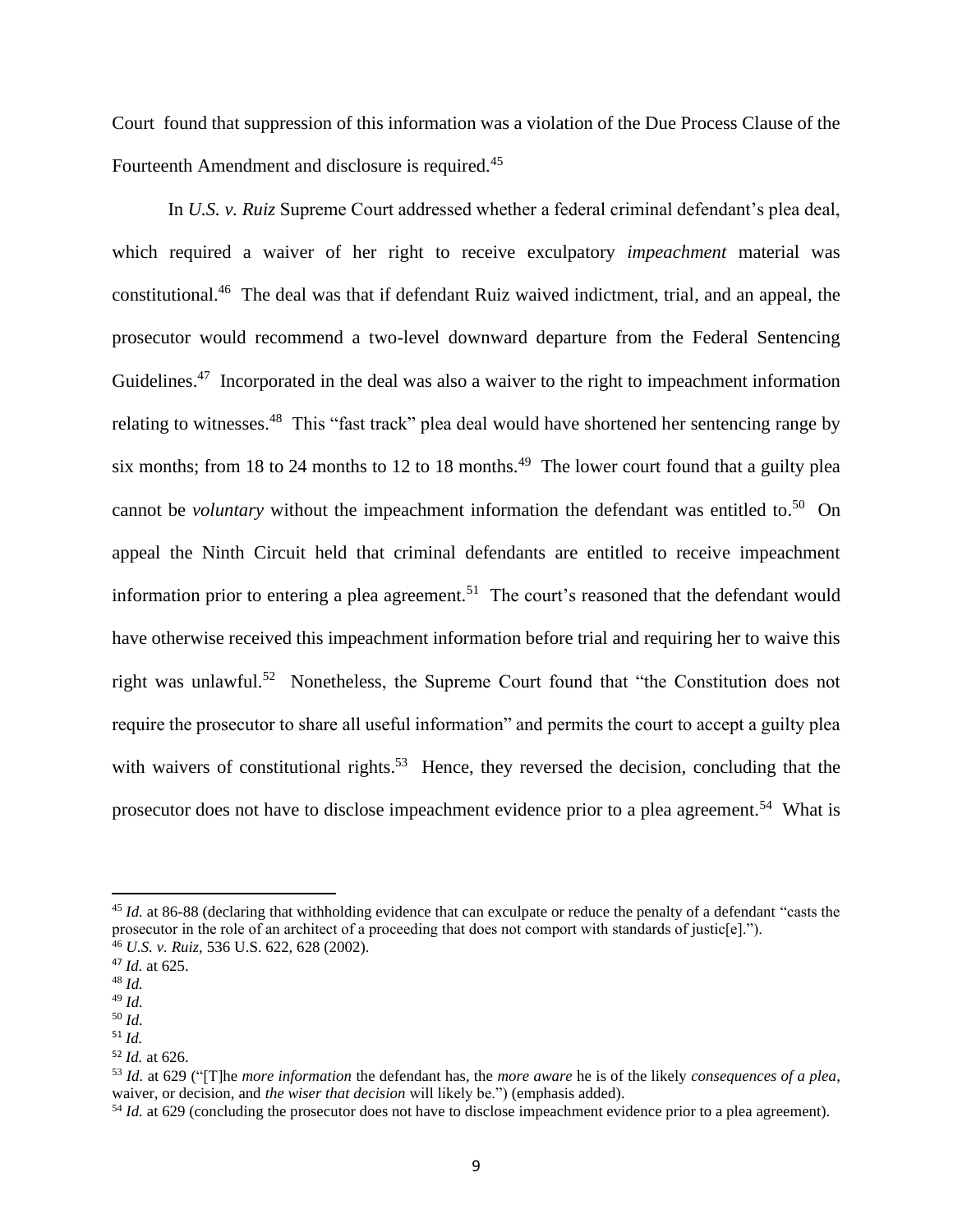important to note however, is how the Court declared that it was specifically addressing *impeachment* evidence only; evidence which is related to the fairness of the process in at a trial.<sup>55</sup>

Our modern criminal justice system is a system that convicts through pleas rather than trials. Yet, the safeguards that exist for a defendant during trial hardly extend during the plea bargaining process. *U.S. v. Ruiz* made it clear that there is no constitutional right to *impeachment*  evidence during plea negotiations.<sup>56</sup> The *Ruiz* Court also mentioned that a prosecutor does not have to divulge *everything* that is favorable to the defendant; only exculpatory evidence that is material to *conviction or punishment*. 57 On the other hand, *Ruiz* did not particularly address "how to treat [all] exculpatory evidence at plea negotiations."<sup>58</sup> Accordingly, there is a Circuit split on this issue.<sup>59</sup> At least three Circuits have held the disclosure of exculpatory *Brady* material is required for a guilty plea to be knowingly and voluntarily valid.<sup>60</sup> Others interpret the *U.S. v. Ruiz* decision as the prosecution not having a duty to disclose *any Brady* material during plea negotiations.<sup>61</sup> The state courts are also divided on this question of whether a prosecutor violates the *Brady* rule by not disclosing all Brady material during plea bargaining.<sup>62</sup>

#### B. *Plea Negotiations Are Relatively Unregulated*

Prosecutors are empowered with the ideal tools necessary to bring about a certain consequence. Prosecutorial discretion to bring charges against a defendant, coupled with statutory minimums or the sentencing guidelines, enables prosecutors to create the terms and results they

<sup>55</sup> *Id.*

<sup>56</sup> *Ruiz,* 536 U.S. at 629.

<sup>57</sup> *Id.* at 630.

<sup>58</sup> *See* Grossman, *supra* note 37, at 1527.

<sup>59</sup> *Id.* at 1529.

<sup>60</sup> *Id.* at 1544.

<sup>61</sup> *Id.*

<sup>62</sup> *Id.*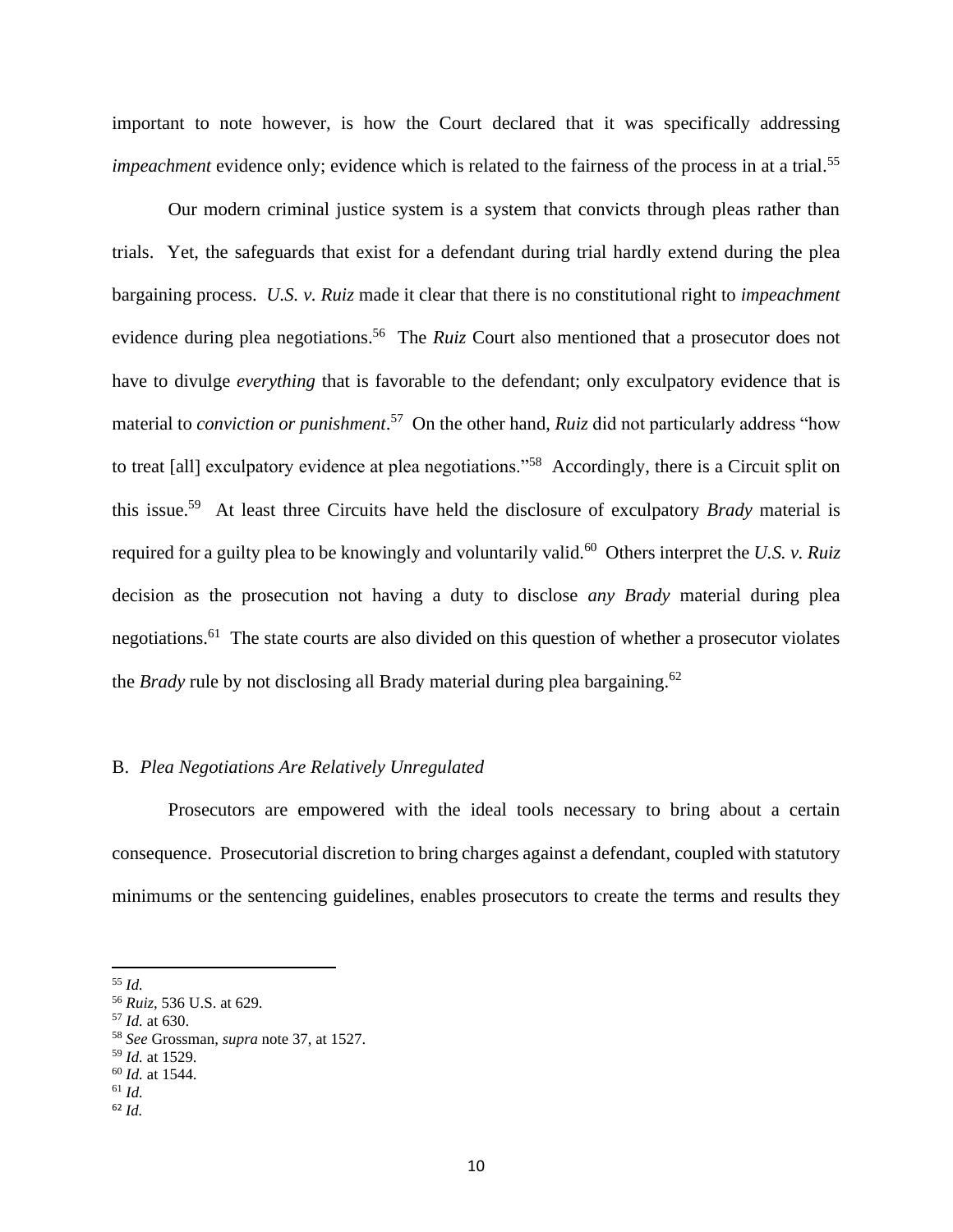would like a particular defendant to end up with.<sup>63</sup> For example, in the federal system Title 18 U.S.C. § 3553 (b) instructs, "the court shall impose a sentence of the kind, and within the range" of the Federal Sentencing Guidelines "unless the court finds that there exists an aggravating or mitigating circumstance of a kind, or to a degree, not adequately taken into consideration by the Sentencing Commissio[n]."<sup>64</sup> Although judges are permitted to depart from the range set by the Sentencing Commission, the Sentencing Guidelines provide prosecutors with the means to pick the range that goes with the crime they plan to charge with. Senator Cory Booker highlights this very point when he said we have people pleading guilty to crimes they didn't commit just because the mandatory minimums are so excruciating.<sup>65</sup>

Usually a prosecutor's offer in exchange for a guilty plea is a reasonable prediction of the likely sentence. The fact that the guidelines are advisory rather than binding on the judges, does not make much of a difference. The reality is, most people in society understand that judges listen to what the prosecutor recommends.<sup>66</sup> To such a degree, in the context of plea negotiations, a defendant's life is in the prosecutor's hands. The prosecutor's choice on what to charge and what he or she is willing to offer as a *deal*, plays a huge role on whether the defendant will pled guilty or exercise their right to a trial. Rightly, various issues call into question whether there truly is

<sup>63</sup> *Cf.* Jeffrey Standen, *Plea Bargaining in the Shadow of the Guidelines*, 81 Cal. L. Rev. 1471 (1993) ("The fact that the sentencing outcome depends substantially on the crime charged permits the prosecutor's charging decisions to control plea bargaining.").

<sup>64</sup> 18 U.S.C.A. § 3553 (Westlaw through Pub. L. No. 115-22); *See U.S. v Booker*, 543 U.S. 220, 233 (2005) (discussing prior to *Booker*, the Sentencing rules were mandatory and binding on sentencing judges. Justice Stevens found that if these rules were merely advisory instead of binding, the Sixth Amendment would not be implicated).

<sup>65</sup>*13th: Ava DuVernay*, (Netflix Documentary Oct. 7, 2016) [hereinafter *Documentary 13th*],

[https://www.netflix.com/watch/80091741?trackId=13752289&tctx=0%2C0%2C3270d2a9-6f4f-4cca-8e45-](https://www.netflix.com/watch/80091741?trackId=13752289&tctx=0%2C0%2C3270d2a9-6f4f-4cca-8e45-85e16421a7c3-49625447) [85e16421a7c3-49625447.](https://www.netflix.com/watch/80091741?trackId=13752289&tctx=0%2C0%2C3270d2a9-6f4f-4cca-8e45-85e16421a7c3-49625447)

<sup>66</sup> *See also Frye,* 566 U.S. at 143-144 ("To a large extent . . . horse trading [between prosecutor and defense counsel] determines who goes to jail and for how long. That is what plea bargaining is. It is not some adjunct to the criminal justice system; it *is* the criminal justice system." (quoting Robert E. Scott & William J. Stuntz, *Plea Bargaining as Contract*, 101 Yale L.J. 1909, 1912 (1992))).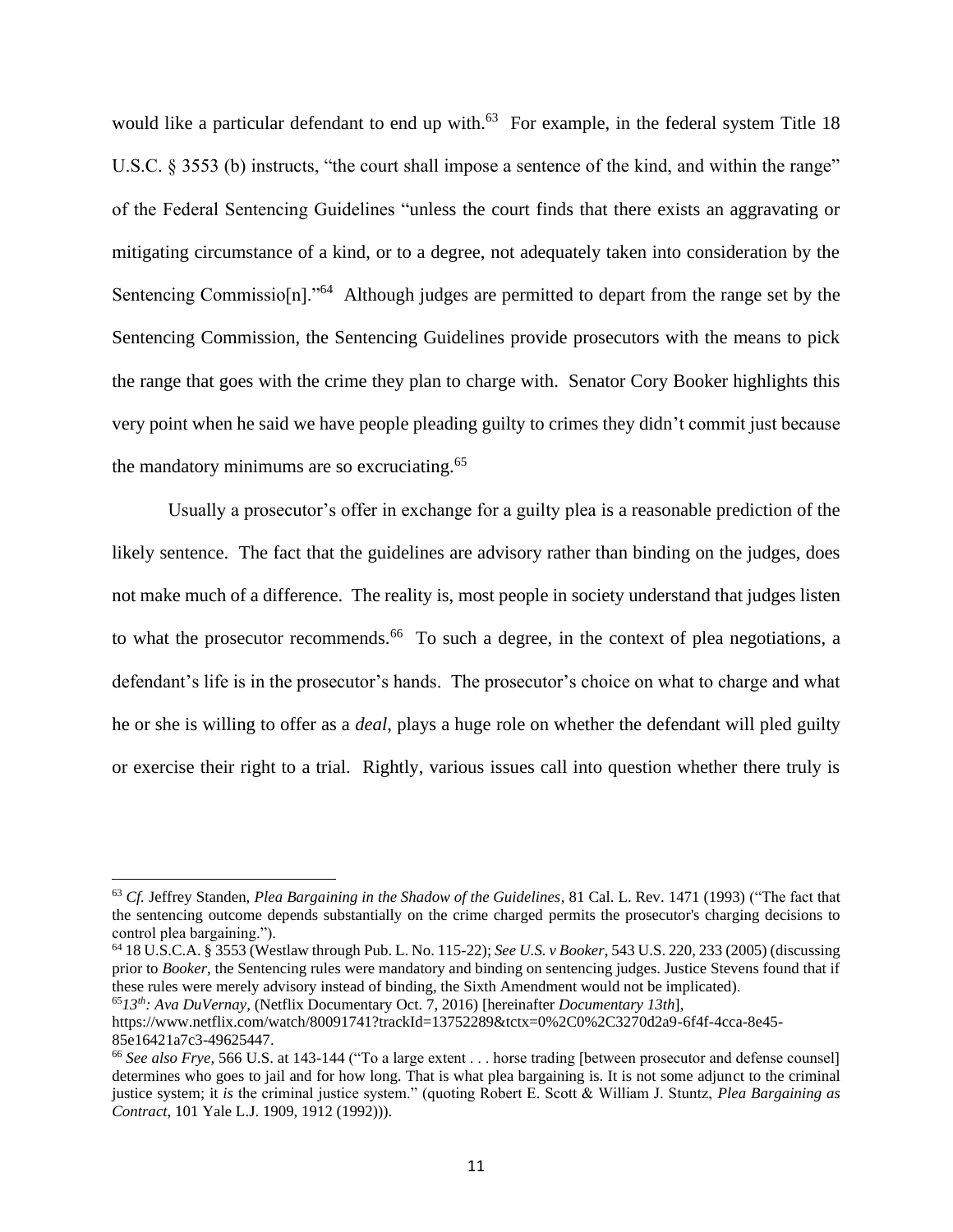*voluntariness* in a plea bargain<sup>67</sup> and whether some defendants ever have a real choice. Particularly, when a defendant's options are between going to prison or entering a guilty plea that keeps him or her out of prison.

What sets the United States apart from other governments is loyalty to the Constitution, which is rooted in a system of checks and balances. However, there is nothing to check and balance prosecutors and the relatively unregulated area of plea bargaining. *Missouri v. Frye* demonstrates that when court appearances are not required during the preliminary stages of the plea bargaining process it is difficult to demonstrate prejudice or voluntariness issues with plea offers. There are no clear standards or judicial supervision of what a prosecutor decides to offer a particular defendant or what they discuss with defendants or their defense counsel.<sup>68</sup> *Padilla v. Kentucky* involved issues with the ineffectiveness of counsel resulting from improper or lack of advice in entering a guilty plea. However, defendant Frye's claim was not in reference to the guilty plea accepted in court, rather, it referred to a stage in plea negotiations where the presence of neither the defendant, a court reporter, or a judge's is required. "The real question in cases where defendants pled guilty, then, should not be whether the plea of any individual defendant is voluntary or knowing, but whether there is a sufficient check on prosecutors' use of the bargaining power."<sup>69</sup>

It is clear from our body of case law that prosecutorial discretion provides a prosecutor with tremendous power.<sup>70</sup> To make plea bargaining fairer it is obvious we need more participation,

<sup>67</sup>*See State in Interest of M.T.S.,* 129 N.J. 422 (1992) (explaining words like voluntary and coercion can change in our society as wrong doings or crimes evolve. For example, in prior sexual assault cases, it was believed that if a woman did not resist, the sexual act was deemed *voluntary*, *id.* at 434, and the New Jersey Legislature was able to redefine rape, by removing the need for resistance in order for a sexual act to be *involuntary* or unlawful, *id.* at 443.

<sup>68</sup> *See Frye*, 566 U.S. at 142 (explaining this very reason is why the, "[P]lea bargaining process is often in a flu[x]."). <sup>69</sup> Rachel E. Barkow, *Separation of Powers and the Criminal Law*, 58 Stan. L. Rev. 989, 1049 (2006).

<sup>70</sup> *See* Albert W. Alschuler, *A Nearly Perfect System for Convicting the Innocent*, [79 Albany L. Rev. 919, 922](https://papers.ssrn.com/sol3/papers.cfm?abstract_id=2911206##) (2017) ("A legal system in which a prosecutor could convict whomever he liked just by pointing could lead to conviction in cases in which the prosecutor had no evidence at all.").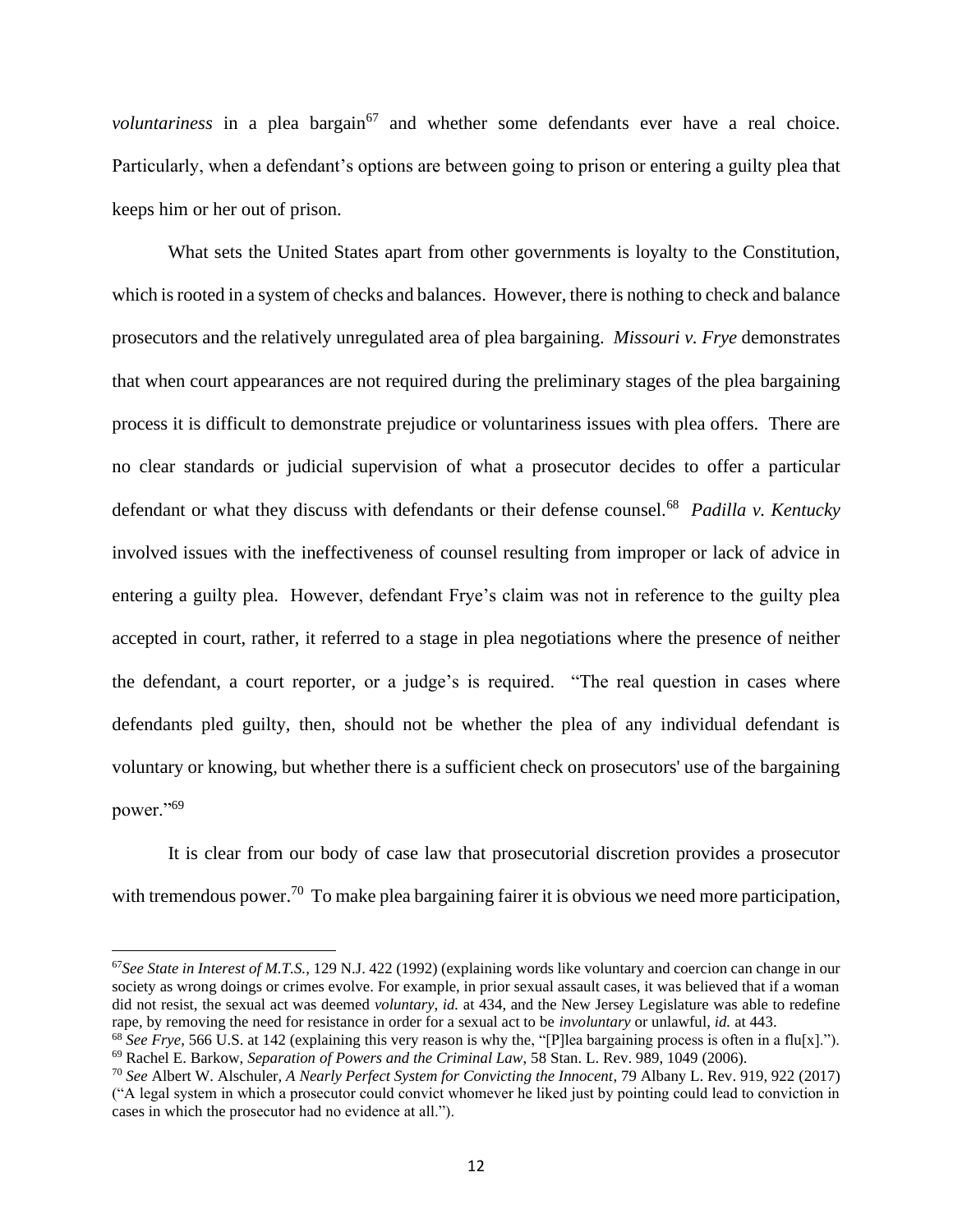efficient safeguards and more transparency without lies or manipulation.<sup>71</sup> Stephanos Bibas has explored factual moral and legal inaccuracies in guilty pleas.<sup>72</sup> Bibas asserts that because even completely innocent people submit to the overwhelming pressures of pleading guilty, there has to be many more with plausible factual, legal or equitable defenses who are also pleading.<sup>73</sup> "Not only are defendants often in the dark about the evidence for and against them, but they also have difficulty understanding and evaluating plea deals and the likely consequences."<sup>74</sup> Unlike the civil system where discovery opportunities allow parties to learn more about their case, depose witnesses, and serve interrogatories.<sup>75</sup> In criminal cases prosecutors hold all the cards<sup>76</sup> and only having to provide exculpatory evidence is not enough when it comes to defendants waiving their constitutional rights and entering a guilty plea.

Prosecutors subjectively choose the ideal outcome for a particular defendant because they have the discretion and tools to do so. The plea negotiation process resembles the process of entering into a contract, except, with plea offers prosecutors always have the upper hand. There is something inherently wrong when prosecutors are allowed to decide just how vigorous or lenient they are willing to be with a particular defendant. Some defendants mistakenly believe they receive a fair deal during plea bargaining even though, in this relatively unregulated area of the law, biases can easily go unnoticed

<sup>71</sup> *See* Stephanos Bibas, *supra* note 106, at 1081 (describing because plea bargains were designed to be used in exceptional cases, little safeguards were put in place and pleas bargains ended up growing below the radar. Bibas is the Director of the Supreme Court Clinic at University Pennsylvania of Law and won the *Padilla v. Kentucky* case). <sup>72</sup> *Id.* at 1055.

<sup>73</sup> *Id* at 1060.

<sup>74</sup> *Id*.

<sup>75</sup> *See also* Russell M. Gold, Carissa Byrne Hessick & F. Andrew Hessick, *Civilizing Criminal Settlements*, 97 B.U. L. Rev. 27 (forthcoming 2017) ("The criminal system promotes settlements by empowering prosecutors to make the price of going to trial and risking conviction intolerably high for defendants. This leverage enables prosecutors to force defendants to enter into plea bargains under terms largely dictated by the prosecutor.")

<sup>76</sup> *See also* Lucian E. Dervan & Vanessa A. Edkins, *The Innocent Defendant's Dilemma: An Innovative Empirical Study of Plea Bargaining's Innocence Problem*, 103 J. Crim. L & Criminology 1, 14 (2013) ("Through charge selection and influence over sentencing ranges, prosecutors today possess striking powers to create significant sentencing differentials.").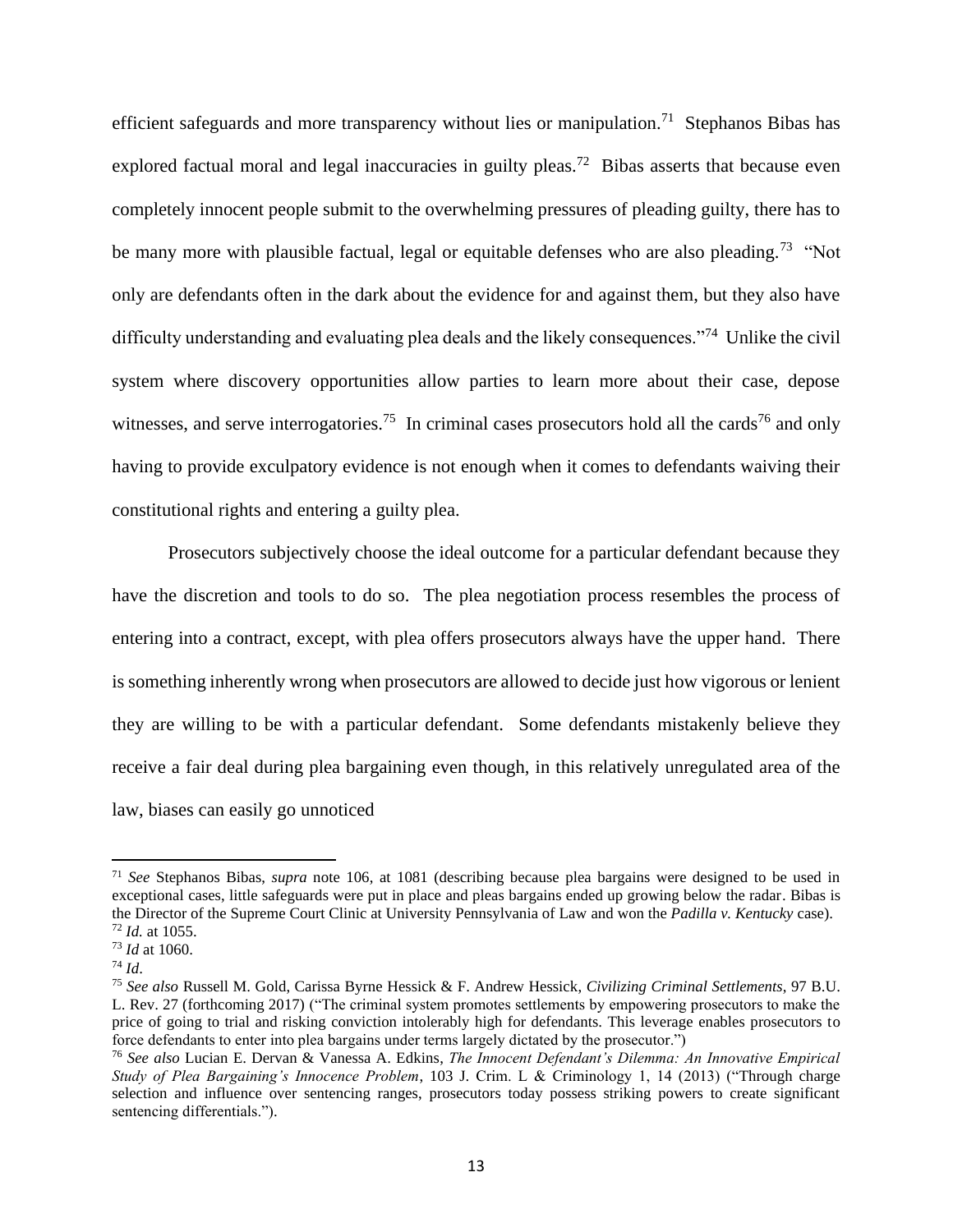# II. A PLEA FOR JUSTICE

# *A. Racial Disparity in Our Criminal Justice System*

The fact remains that ninety-four percent of all convictions are guilty pleas resulting from plea bargains<sup>77</sup> and minorities make up more than sixty percent of the prison population.<sup>78</sup> These numbers are indicative that plea bargains are likely to be particularly harmful to racial minorities. Dr. Vanessa Edkins suggests that in order to explain racial inequities in our prison system we need to look at the ones who are involved in plea negotiations.<sup>79</sup> Part of the reason for racial disparities in prison has to do with the counsel defendants received from their attorneys, which stems from prosecutorial discretions.<sup>80</sup> However, there is barely any research on how the role of prosecutors (or defense attorneys) during plea negotiations may contribute to these disparate rates in our prisons.<sup>81</sup> Racial injustice is made worse through plea bargaining because the process is under the sole discretion of prosecutors who have the freedom to subjectively decide what a particular

<sup>77</sup> *Missouri v. Frye,* 566 U.S. 133, 143 (2012) (Ninety-seven percent of federal convictions and ninety-four percent of state convictions are guilty pleas resulting from plea bargains (citing Dep't of Justice, Bureau of Justice Statistics, *Sourcebook of criminal justice statistics Online*, http://www.albany.edu/sourcebook/pdf/t5222009.pdf)).

<sup>78</sup> The Sentencing Project., *Fact Sheet: Trends in U.S. Corrections,* 5 (2017), [http://www.sentencingproject.org/wp](http://www.sentencingproject.org/wp-content/uploads/2016/01/Trends-in-US-Corrections.pdf)[content/uploads/2016/01/Trends-in-US-Corrections.pdf](http://www.sentencingproject.org/wp-content/uploads/2016/01/Trends-in-US-Corrections.pdf) ("Black men are nearly six times as likely to be incarcerated as White men and Hispanic men are 2.3 times as likely.").

<sup>79</sup> Vanessa A. Edkins, *Defense Attorney Plea Recommendations and Client Race: Does Zealous Representation Apply Equally to All?,* 35 Law & Hum. Behav. 413, 413 (2011) ("While the effect of race on incarceration may not be a direct one . . . research has concluded that the disproportionate incarceration rates [of minorities] cannot be explained simply by higher rates of crime or higher rates of arrest for minorities.").

<sup>&</sup>lt;sup>80</sup> *Id.* at 424 (suggesting "to get to the root cause of the racial disparities . . . we need to address how race may be affecting attorneys' abilities to zealously represent their clients."<sup>80</sup> Her study concluded there was differential treatment from defense attorneys as to recommendations given to a minority client versus a white client. The minority client was three times more likely to be encouraged to accept a plea that involved jail time than the white client. Access to more data or research can help determine what is behind these issues and what roles prosecutors and attorneys have in contributing to these disparities.); *See also* Alschuler, *supra* note 70, at 939 ("In their efforts to persuade clients to pled guilty, defense attorneys . . . emphasize or exaggerate the strength of the prosecutor's evidence, emphasize or exaggerate the sentences likely to follow conviction at trial, . . . threaten to withdraw from clients' cases, and lie."); *See also* Loretta Lynch, Att'y Gen., U.S. Dep't of Justice, *Remarks at the Eighth Annual Judge Thomas A. Flannery Lecture* (Nov. 15, 2016), [https://www.justice.gov/opa/speech/attorney-general-loretta-e-lynch-delivers](https://www.justice.gov/opa/speech/attorney-general-loretta-e-lynch-delivers-remarks-eighth-annual-judge-thomas-flannery)[remarks-eighth-annual-judge-thomas-flannery](https://www.justice.gov/opa/speech/attorney-general-loretta-e-lynch-delivers-remarks-eighth-annual-judge-thomas-flannery) (explaining how overwhelming cases and fewer resources for public defenders are why, Ms. Lynch claims, public defenders help their clients by, "[H]elping them pled guilty." However, "If everybody insisted on a trial, the whole system would shut down.").

<sup>81</sup> *See* Vanessa A. Edkins, at 413-414;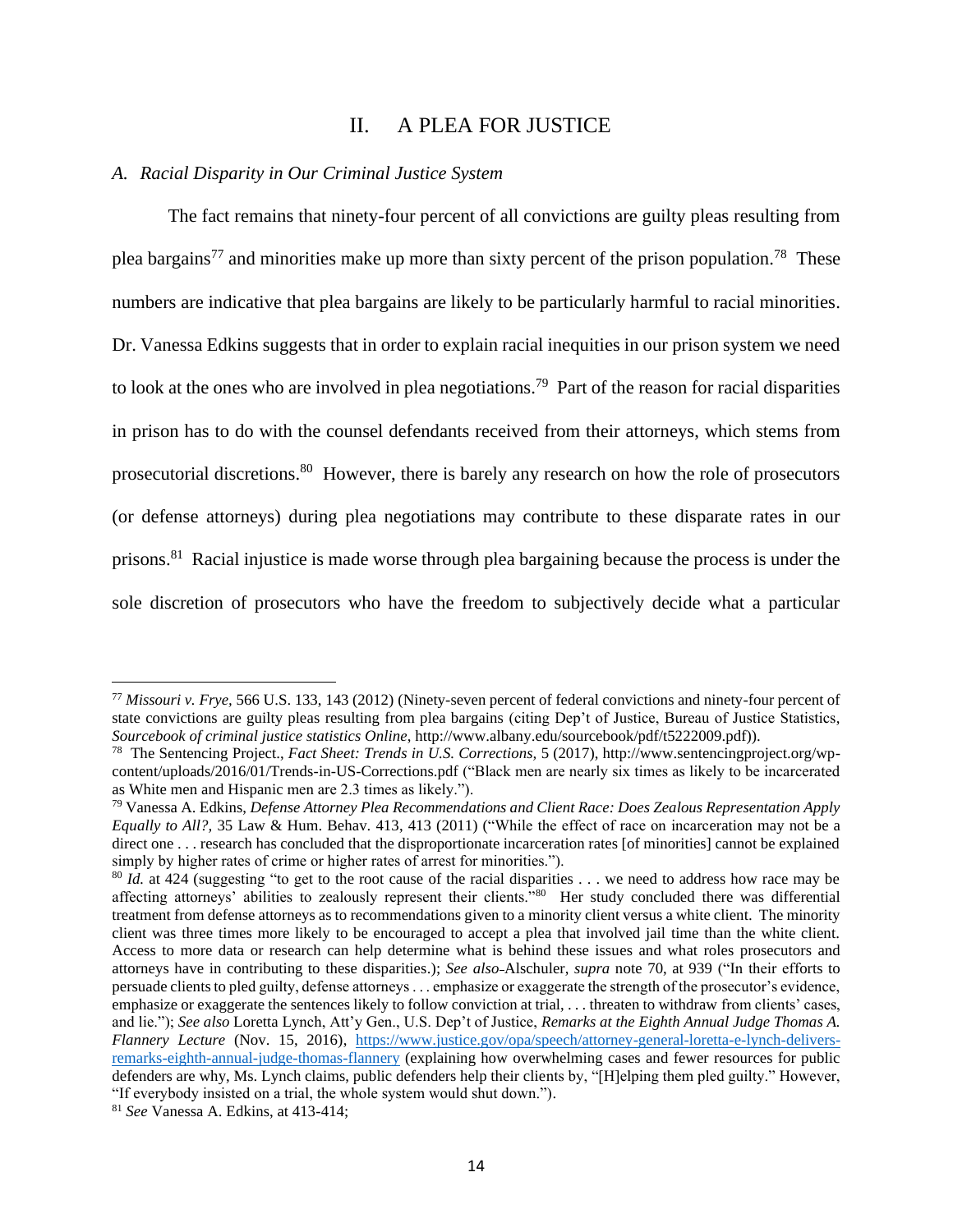defendant deserves without any safeguards to assure plea offers are not pre-textual; motivated by personal biases whether it be a defendant's race or socioeconomic status.

Money and education are powerful resources in making decisions during plea negotiations. Sadly, racial minority defendants are likely to be poorer and with less education than white defendants. Josh Bowers explains how even "[i]n, low stakes cases, process costs dominate, and plea bargaining is a potential way out."<sup>82</sup> Former Attorney General Loretta Lynch describes, "Those who can afford to pay can quickly move on with their lives. But for those who can't, these fees can be a trap door into an intractable cycle of debt, incarceration, and poverty."<sup>83</sup> People who live in communities where the vast majority have a low socioeconomic status usually share similar characteristics of low education, low income, and poor health.<sup>84</sup> These communities display class race correlations between ethnic and racial minorities living in these neighborhoods and how likely they are to be poorer and less educated than whites.<sup>85</sup> The United States Census Bureau estimates a total of 44.9% of Blacks and Hispanics are below poverty level, compared to 8.8% of Whites $86$ 

<sup>82</sup> *Id.* at 1134 <sup>82</sup> Josh Bowers, *Punishing the Innocent*, 156 U. Pa. L. Rev. 1117, 1132 (2008). (a professor at the University School of Law) (stating "the costs of pleading becomes a reasonable option even before assessing . . . trial convictio[n]." For most minority defendants whether they can afford bail, trial or legal representation affects major parts of their lives. Even if a defendant manages to afford bail, other issues like having to return to court, legal fees, or lost wages, can cause major inconveniences to defendants who are poor).

<sup>83</sup> Loretta Lynch, Att'y Gen., U.S. Dep't of Justice, *Remarks at the Eighth Annual Judge Thomas A. Flannery Lecture* (Nov. 15, 2016), [https://www.justice.gov/opa/speech/attorney-general-loretta-e-lynch-delivers-remarks-eighth](https://www.justice.gov/opa/speech/attorney-general-loretta-e-lynch-delivers-remarks-eighth-annual-judge-thomas-flannery)[annual-judge-thomas-flannery](https://www.justice.gov/opa/speech/attorney-general-loretta-e-lynch-delivers-remarks-eighth-annual-judge-thomas-flannery) (explaining after a municipal government investigation of Ferguson, Missouri, The Department of Justice (DOP) found, "widespread use of excessive fines and fees," imposing steep fines like \$531 for lawn care. DOJ' resulted with a dismissal of more than 32,000 court cases, canceling more than 1.5 million in fines.) <sup>84</sup> *See* Am. Psychol. Ass'n, *Ethnic and Racial Minorities & Socioeconomic Status* (last visited April 2017), [http://www.apa.org/pi/ses/resources/publications/minorities.aspx;](http://www.apa.org/pi/ses/resources/publications/minorities.aspx) *See also* United States Census Bureau; *Community Facts ACS DEMOGRAPHIC AND HOUSING ESTIMATES: 2011-2015 American Community Survey 5-Year Estimates*, American Community Survey 5-Year Estimates (last visited April 2017), https://factfinder.census.gov/faces/tableservices/jsf/pages/productview.xhtml?pid=ACS\_15\_5YR\_DP05&src=pt (stating General Population 73.6% White; Black or African American 12.6%, Hispanic or Latino 17.1%. Percentages

of People below poverty level in the past 12 months: 8.8% White; 23.1% Black; 21.8% Hispanic.).

<sup>85</sup> Am. Psychol. Ass'n, *Ethnic and Racial Minorities & Socioeconomic Status* ("Discrimination and marginalization are sometimes barriers for ethnic and racial minorities seeking to escape poverty." (ciiting Corcoran & Nichols-Casebolt, 2004)).

<sup>86</sup> The U.S. Census Bureau, *American Community Survey: Poverty Status in the Past 12 Months*, (2015) <https://factfinder.census.gov/faces/tableservices/jsf/pages/productview.xhtml?src=CF> (Black 23.1% and Hispanic 21.8%).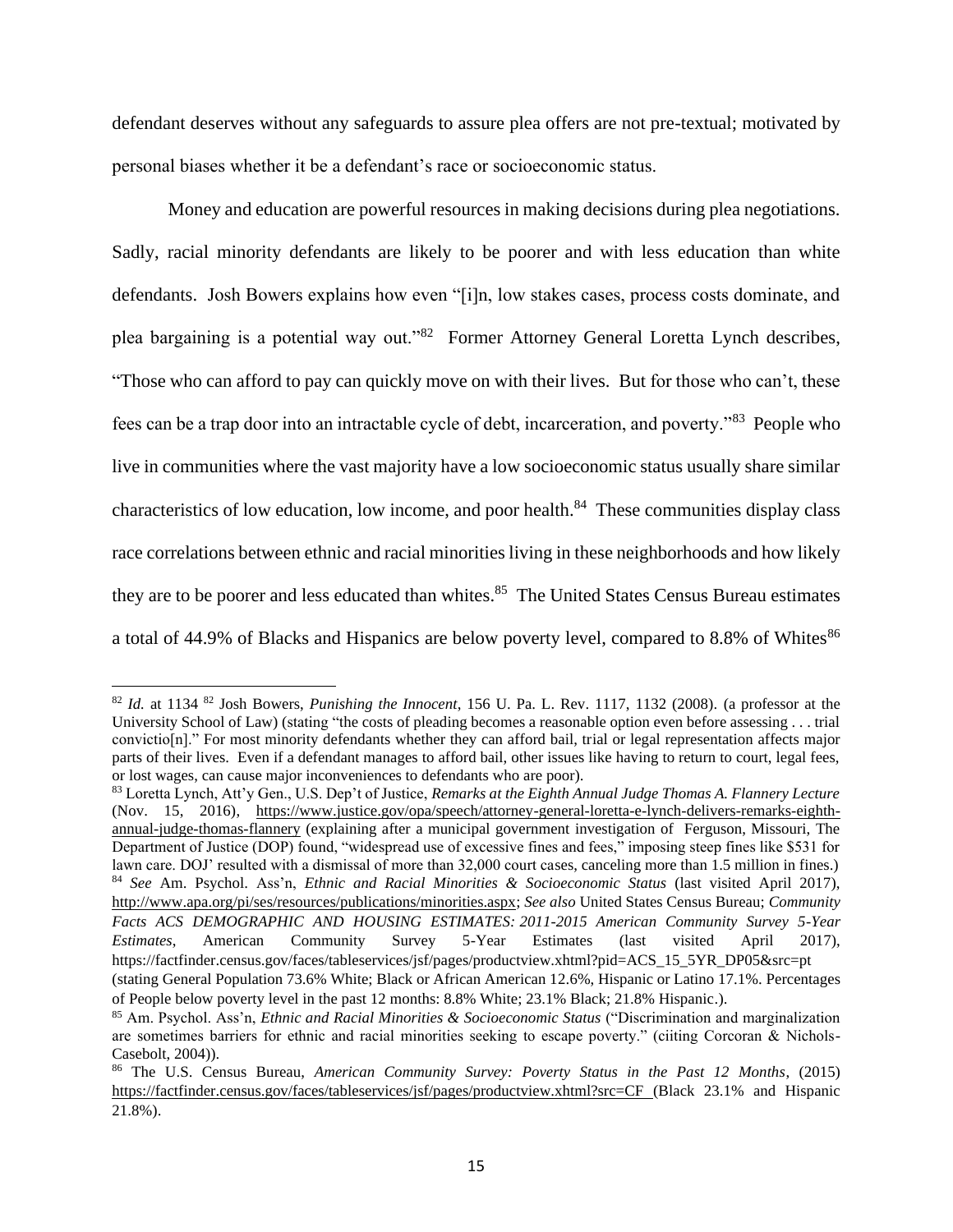and only 18.6% of Blacks and Hispanics have attained an educational level of a high school diploma or above, compared to  $66.27\%$  of Whites.<sup>87</sup> Racial injustice is made worse by plea bargaining when a defendant's socioeconomic status affects the process and there are no safeguards in place to make sure that what is offered to a rich defendant is equivalent to what is offered to a poor defendant.

In his role as President, Barack Obama witnessed firsthand "how our criminal justice system exacerbates inequality."<sup>88</sup> Policies adopted in an effort to control crimes created the disproportionate effects and racial disparities in our system.<sup>89</sup> At the yearend of 2015, prisoners sentenced to more than one year under state or federal correctional authorities, comprised of 499,400 White prisoners and a total of 842,400 Black and Hispanic prisoners.<sup>90</sup> In the United States one out of nine men are likely to serve time in prison; only one out of seventeen are projected to be White men, as oppose to one in three Black men, and one in six Hispanic men.<sup>91</sup> For women the estimates are, one in one-hundred eleven White women, one in eighteen Black women and one in forty-five Hispanic women.<sup>92</sup> The rate of imprisonment per  $100,000$  in 2015 by gender, race, and ethnicity are:<sup>93</sup>

<sup>87</sup> The U.S. Census Bureau, *American Community Survey: Educational Attainment*, (2015) https://factfinder.census.gov/faces/tableservices/jsf/pages/productview.xhtml?src=CF.

<sup>88</sup> President Barack Obama, *The President's Role In Advancing Criminal Justice Reform*, 130 Harv. L. Rev. 811, 812 (2017).

<sup>89</sup>*Id.* at 819 (describing how sentencing policies from the War on Drugs era caused a ridiculous increase in the number of people in our jails and prisons. From its inception in 1980 there were 40,900 incarcerations, going up to 469,545 by 2015); *See also Documentary 13th, supra* note 65 (Michelle Alexander describes the war on drugs era, "You see a rhetorical war . . . announced as part of a political strategy by Richard Nixon and which morphed into a literal war by Ronald Reagan. . . turning into something that began to feel nearly genocidal in many poor communities of color.").

<sup>90</sup> E. Ann Carson, *U.S. Dep't of Justice Office of Justice Programs Bureau of Justice Statistics*, 6 (Dec. 2016), [https://www.bjs.gov/content/pub/pdf/p15.pdf.](https://www.bjs.gov/content/pub/pdf/p15.pdf)

<sup>&</sup>lt;sup>91</sup> The Sentencing Project, Fact Sheet: Trends in U.S. Corrections, Racial Disparities, 5 (2017) (citing Bonczar, T. (2003). *Prevalence of Imprisonment in the U.S. Population, 1974-2001.* Washington, DC: Bureau of Justice Statistics), *available at* http://www.sentencingproject.org/wp-content/uploads/2015/10/lifetime-likelihood-of-imprisonment-byrace.png.

<sup>92</sup> *Id.*

<sup>93</sup> *Id.*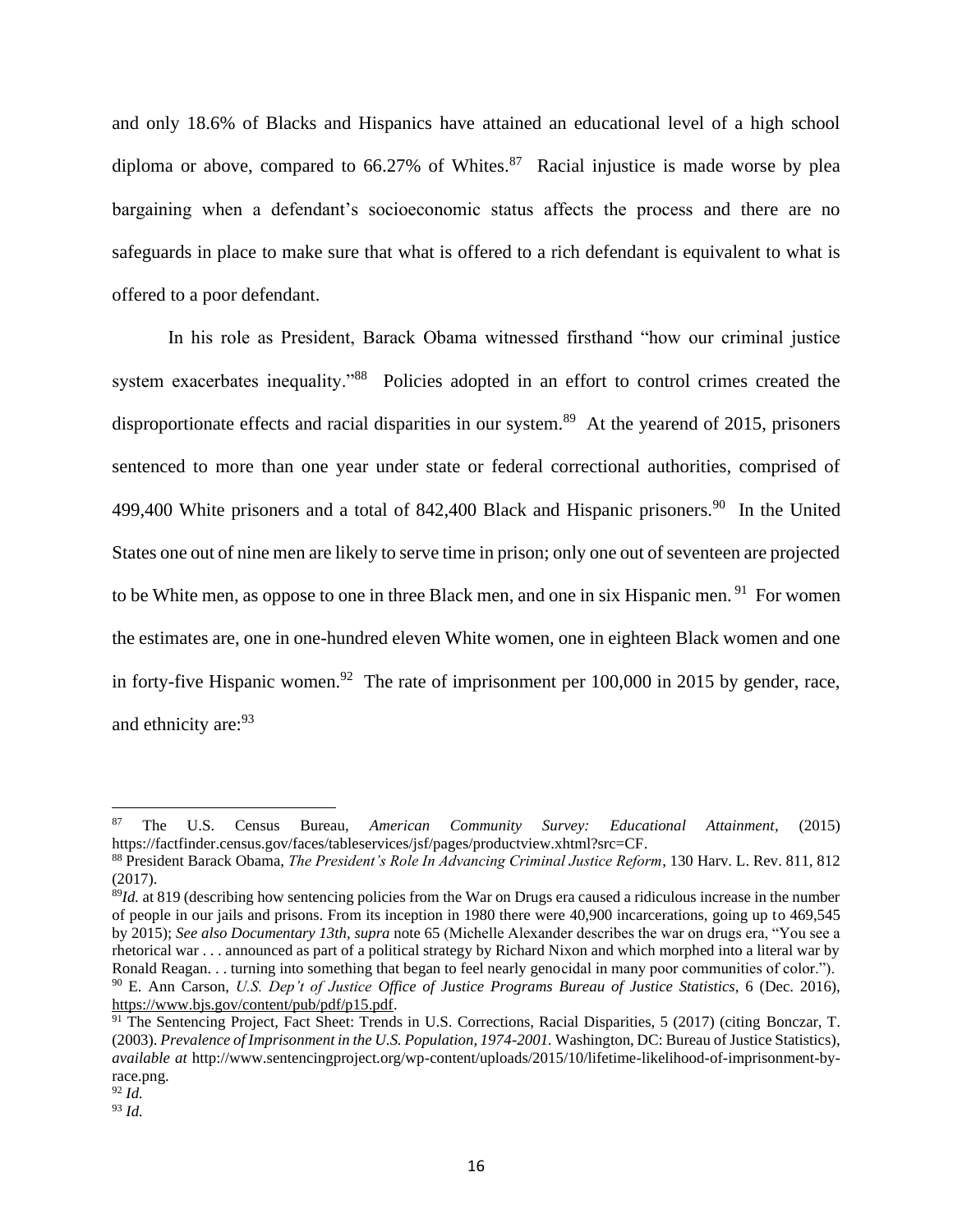| White women: 52                   | White men: 457                                   |
|-----------------------------------|--------------------------------------------------|
| Black women: 103 Black men: 2,613 |                                                  |
|                                   | Latina women: 63 Latino men: 1,043 <sup>94</sup> |

"A large body of research finds that for similar offenses, members of the African American and Hispanic communities are more likely to be stopped, searched, arrested, convicted, and sentenced to harsher penalties."<sup>95</sup>

In his book *Just Mercy*, Bryan Stevenson explains how our criminal justice system is designed to treat individuals who are rich and guilty better than if they are poor and innocent.<sup>96</sup> One example is the case of Kalief Browder.<sup>97</sup> Kalief was an African American teenager whose family could not afford his ten thousand dollar bail nor could they afford any legal representation.<sup>98</sup> Kalief had no prior criminal history, had never been arrested, and insisted that not only was he not guilty, but he had never seen or met the victim.<sup>99</sup> In a live interview, Kalief explains he refused to take a plea deal because he wanted to speak up and bring awareness to society about how our criminal justice system functions in hopes that his example will cause a change.<sup>100</sup> Since his family

<sup>94</sup> *Id.*

<sup>95</sup> *See* Obama, *supra* note 88, at 820.

<sup>96</sup> Bryan Stevenson, *Just Mercy* 313 (Spiegel & Grau Trade 2014); *See also* Bryan Stevenson, *We Need to Talk About an Injustice*, (Tedtalk Mar. 2012), [http://www.ted.com/talks/bryan\\_stevenson\\_we\\_need\\_to\\_talk\\_about\\_an\\_injustice](http://www.ted.com/talks/bryan_stevenson_we_need_to_talk_about_an_injustice) (Bryan Stevenson challenges bias against the poor and minorities; he has argued five times before the Supreme Court; has obtained relief for many innocent and poor prisoners with death or life prison sentences and is the Executive Director and founder of the Equal Justice Clinic in Montgomery.).

<sup>97</sup> Marc Lamont Hill, *HuffPost Live Interview with Kalief Browder*, YouTube (Dec. 3, 2013), [https://www.youtube.com/watch?v=yIlSqk\\_pfbA.](https://www.youtube.com/watch?v=yIlSqk_pfbA)

<sup>&</sup>lt;sup>98</sup> *Id.* (discussing in May 2010, sixteen year old Kalief Browder was walking home from a party in the Bronx when the police stopped him explaining someone had just identified and accused him of robbery. The officers conducted a search and after not finding any stolen item, assuring him he would be free to go home later on that night, they took him to the precinct. At the precinct he was formerly charged with second degree robbery with a bail set at ten thousand dollars.).

<sup>99</sup> Hill, *supra* note 97 (discussing after thirty-three months of imprisonment, the prosecutor's offered Kalief a reduced sentence in exchange for a guilty plea to robbery and because of his time already served (thirty-three months), he would be free to go home. The choice was to go home or await trial where, if found guilty, he would be facing another fifteen years in prison.).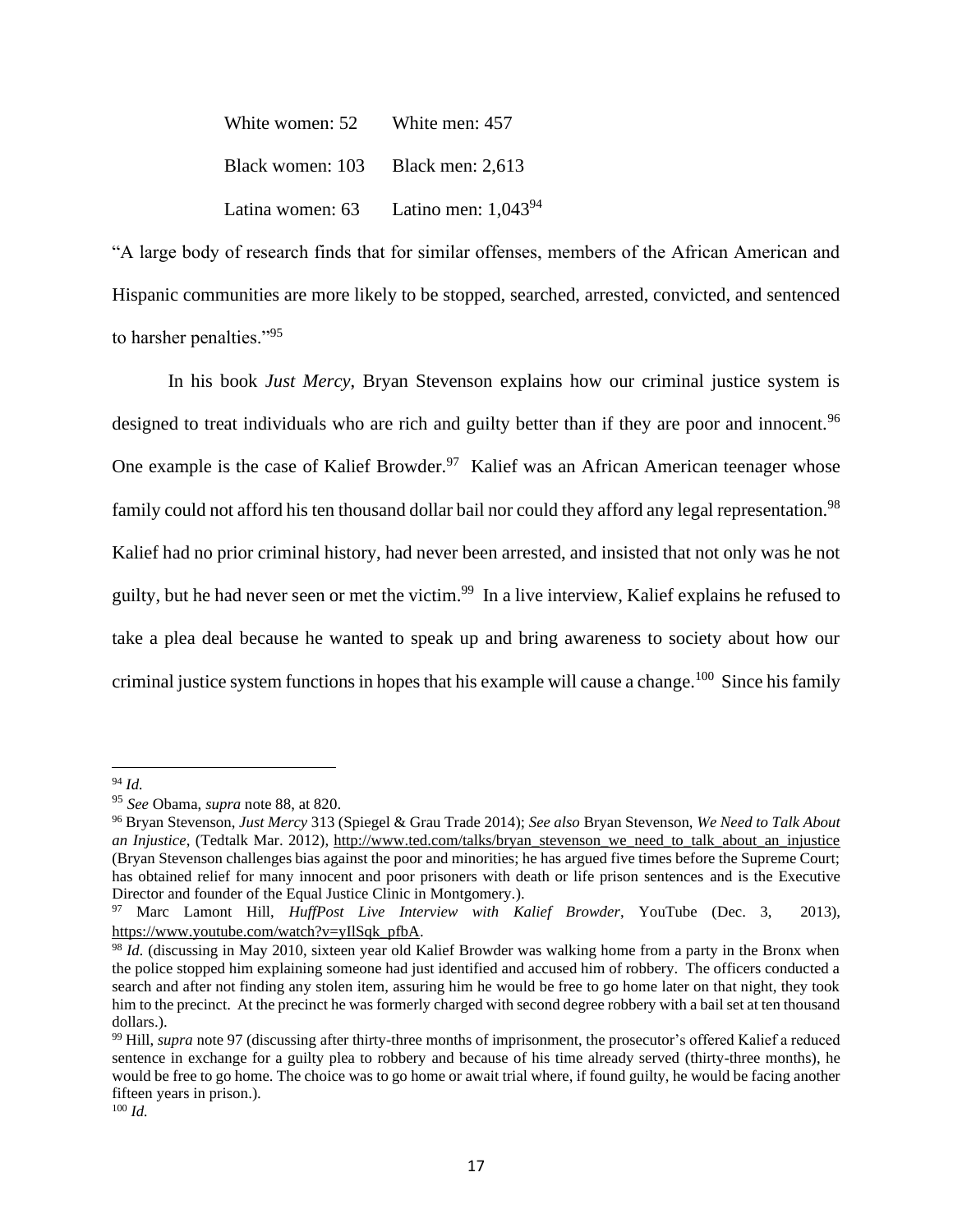could not afford bail, he was imprisoned at Rikers Island.<sup>101</sup> After serving thirty-three months, refusing to take a plea deal, he was released. Kalief never had a trial and was never convicted.<sup>102</sup> While referencing the Kalief Browder case, Liza Jessie Peterson explains our criminal justice system uses heavier penalties and punishment for defendants who dare to not take a plea bargain when it is offered.<sup>103</sup> President Obama advises, "[S]tates and communities must continue to examine their own policies so that they do not criminalize poverty."<sup>104</sup>

One important aspect that would help poor minority defendants in making a decision without the dangers of overbearing their will would be if they could be released on bail. Having the freedom to consult attorneys, family, friends, or just having the capability to look into their own case, would help even out the unequal bargaining position between an accused and prosecutorial pressures.<sup>105</sup> Former Attorney General Lynch, announced that "[t]housands of nonviolent, non-felony defendants languish behind bars, not because they have been found guilty of a crime or pose a flight risk, but simply because they cannot pay."<sup>106</sup> Defendants having the capability of making decisions while at home as oppose to a precinct or a jail, would help reduce the coercive effect and pressures that contribute to accepting a guilty plea offer.

Our history of racism is what "continues to drive inequality on how the justice system is experienced."<sup>107</sup> Bryan Stevenson emphasizes that "[A]cknowledging our nation's history of racial injustice is critical to addressing a range of contemporary issues."<sup>108</sup> Racial disparities in our

<sup>101</sup> *Id.*

<sup>102</sup> *Id.*

<sup>103</sup> *Documentary 13th, supra* note 65.

<sup>104</sup> *See* Obama, *supra* note 88, at 845.

<sup>105</sup> *See* Stephanos Bibas, *supra* note 106, at 1071 (suggesting reduction or eliminating monetary bail can be accomplished by making greater use of ankle bracelets); *See* Loretta Lynch, *supra* note 98 (The Bureau of Justice Assistance has awarded "Price of Justice" grants to states in order to help reform fines, fees, and bail practices). <sup>106</sup> *See* Loretta Lynch, *supra* note 83.

<sup>107</sup> Obama, *supra* note 60, at 815.

<sup>108</sup> Bryan Stevenson, *Equal Justice Initiative*, (April 27, 2017), [http://eji.org/videos/new-eji-museum-enslavement](http://eji.org/videos/new-eji-museum-enslavement-to-mass-incarceration)[to-mass-incarceration](http://eji.org/videos/new-eji-museum-enslavement-to-mass-incarceration) (Bryan Stevenson announced on April 12, 2017 the opening *EJI's New Museum: From*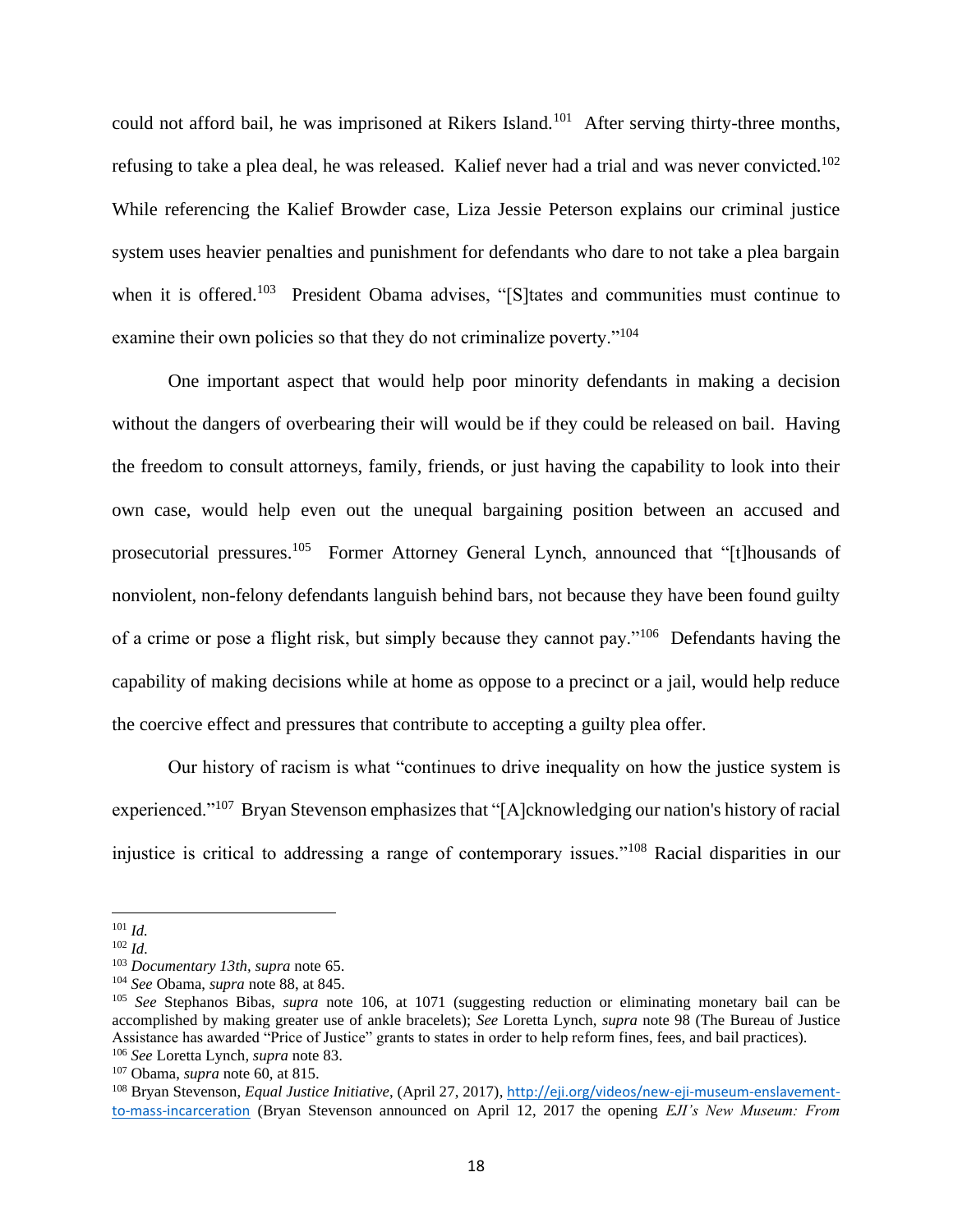criminal justice system has existed since the Thirteenth Amendment. After the Thirteenth Amendment ended slavery new laws were created designed for the imprisonment of blacks or former slaves.<sup>109</sup> Michelle Alexander explains, "Throughout American History African Americans have repeatedly been controlled through systems of racial and social control that appear to die, but then are reborn in new form, tailored to the needs and constraints of the time."<sup>110</sup> She describes the New Jim Crow system as mass-incarceration; a system that, "[O]nce again, strips millions of poor people, overwhelmingly poor people of  $\text{colo}[r]$ ."<sup>111</sup> The continued racial patterns of minorities in our prisons and the disproportionate effects of convictions through plea bargains validates why plea bargaining is likely to be particularly harmful to racial minorities.

# III. A PLEA FOR MERCY

#### *A. Work to Be Done*

Recently I observed two plea hearings at a U.S. District Court. Formal court hearings are conducted when defendants decide to enter into a guilty pleas as a result of a plea bargain. This process was made to have safeguards in place for judges to ensure the defendant's plea was

*Enslavement to Mass Incarceration* in 2018 to educate on, "There is a line from slavery to the racial bias and discrimination that we see today that needs to be understood.").

<sup>109</sup> Douglas Blackmon, *Slavery by Another Name: The Re-Enslavement of Black Americans from the Civil War to World War II* 156 (New York: Anchor-Random House, 2009); *See also Slavery by Another Name* (PBS Film Feb. 13, 2012), *avialble at* <http://www.pbs.org/tpt/slavery-by-another-name/watch/> (explaining vagrancy laws allowed law enforcement to arrest individuals who could not provide proof of employment. After an arrest, court fees were assessed and if the prisoner did not pay the fees, they were sent to prison. While in prison, they had no chance to work or pay off the debt and so they remained held. Laborers held to work off an alleged debt, known as peonage, introduced convict leasing. Through the leasing of convicts, prisoners were forced into signing contracts that authorized *purchasers,* to impose brutal punishment and involuntary servitude for as long as the debt still existed. These purchasers included white former slave owners, causing the re-enslavement of blacks.).

<sup>110</sup> *See Documentary 13th, supra* note 65 (discussing Michelle Alexander's, a civil rights lawyer titled her latest book *The New Jim Crow*; referring to mass-incarceration as the new Jim Crow). <sup>111</sup> *Id.*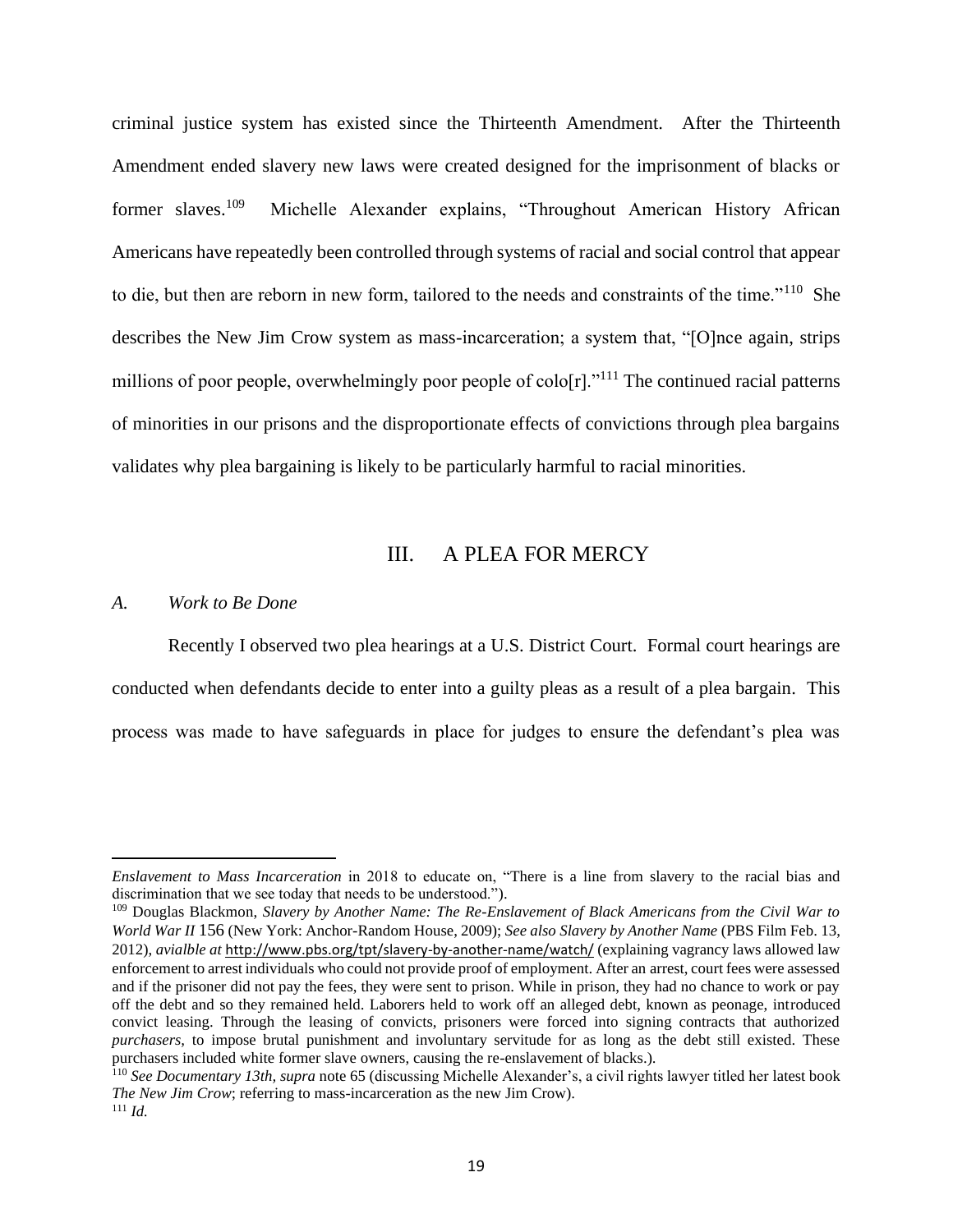voluntary and that he or she is aware of certain consequences.<sup>112</sup> For each defendant there were two U.S. Marshalls escorting them to their attorney waiting at the defense table. The officers remained standing about a foot behind the defendant the entire time. The defendants remained in handcuffs attached to a chain that went around the waist and down to the handcuffs on their ankles. The defendants were asked whether their plea was voluntarily and whether they were forced or threatened. It was blatantly obvious the Judge read off some sort of Rule 11 checklist, barely raising his head to look at the defendants. After a few "yes" or "no" replies, the plea hearing was complete. As I watched each defendant struggle to sign his plea deal while in handcuffs and chains, I realized how unrealistic it was for any judge to evaluate the voluntariness of a plea through this process. Any defendant in this setting clearly is not communicating to the judge that they were coerced, afraid, or threatened. I wondered what was even the point of this hearing? It was not so much to *ensure* the plea was voluntary. It was more to ensure the judges followed what Rule 11 instructs them to do; by *literally* just *asking* if a plea was voluntary. The *purpose* for Rule 11 was completely out the window.

Justice Scalia in *Missouri v. Frye* noted the long overdue recognition that "[t]he plea bargaining process is a subject worthy of regulation."<sup>113</sup> Justice Scalia suggests that the legislature could handle these issues in a more efficient manner than the Courts. He mocks at the idea of plea bargains as the "[N]ewly created constitutional field of plea-bargaining law" and the arbitrary safeguards the Courts have set up.<sup>114</sup> Estimating what a defendant *would have* done or what a Court *would have* approved, which depending on the particular case, works the same as calling

<sup>112</sup> *See* Fed. R. Crim. R. P. 11(b)(2) (instructing a judge on "Ensuring a Plea Is Voluntary" stating to "[A]ddress the defendant personally in open court and determine that the plea is voluntary and did not result from force, threats, or promises.").

<sup>113</sup> *Missouri v. Frye*, 566 U.S. 134, 154 (Scalia, J., dissenting).

<sup>114</sup> *Frye*, 566 U.S*.* at 155 (describing how determining *prejudice* in the second prong of the *Strickland* test, "[I]s a process of retrospective crystal-ball gazing posing as legal analysis.").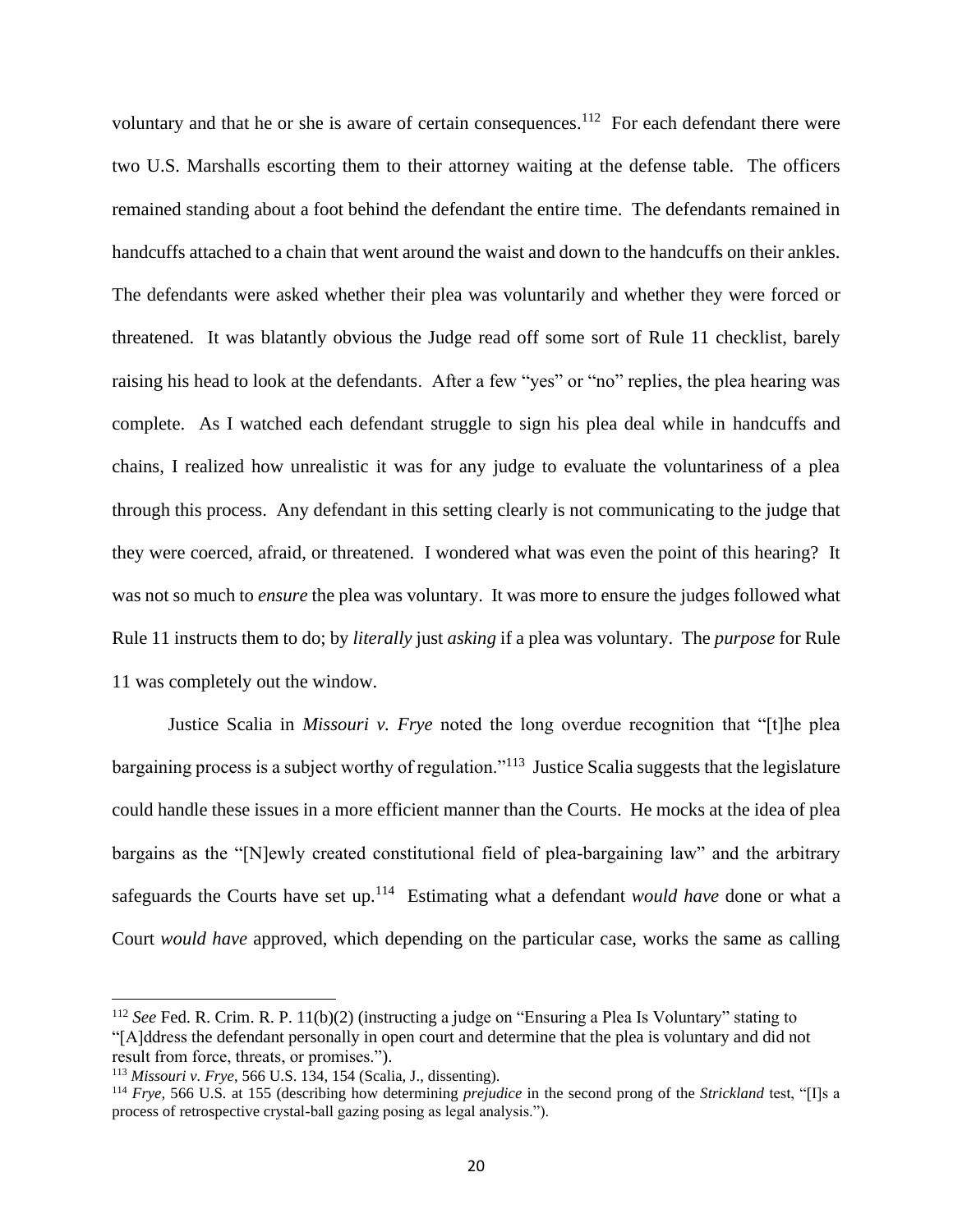heads or tails.<sup>115</sup> The most important statement in Justice Scalia's dissent is the one that admits there is no basis for assuming that prosecutors and judges are familiar with boundaries of acceptable plea bargains and sentences.<sup>116</sup>

For starters, we need more data to demonstrate how plea bargains contribute to these racial inequities that area leading to racial disparities in our prisons. There is an urgent need to focus on the disparate effects and find information that can reveal a pretext for discrimination. Implicit bias continues to cause racial inequality in our criminal justice system. Thus far, there is enough data that demonstrates the steep numbers of convictions that result from plea bargains, along with the disproportionate effects of minorities behind bars. Gathering more information on a prosecutors' charging practices can help answer questions like, are prosecutors charging more serious offenses to minority defendants? There is not enough data or research on how plea bargains could be causing more harm than good, especially to minorities. Plea negotiations remain in the dark and the lack of data stunts options of elimination or reform. Improvements cannot happen by turning a blind eye. Data is needed to analyze 1) what type of plea offers are being made to particular defendants and 2) is there a race or socioeconomic correlation?

There would not be much additional cost in compiling the data needed to evaluate these factors and formulate statistical data. Most of the data required can stem from the existing police reports and the plea negotiation agreements. For example, when law enforcement makes an arrest a description of the accused is documented. These descriptions may include height, weight, nationality, age, employment, neighborhood, background, etc. When prosecutors prepare plea agreements they compile their own data to present to the court, which will include what the defendant was charged with, details of the plea negotiation, including what the defendant was

<sup>115</sup> *Id.*

<sup>116</sup> *Id.*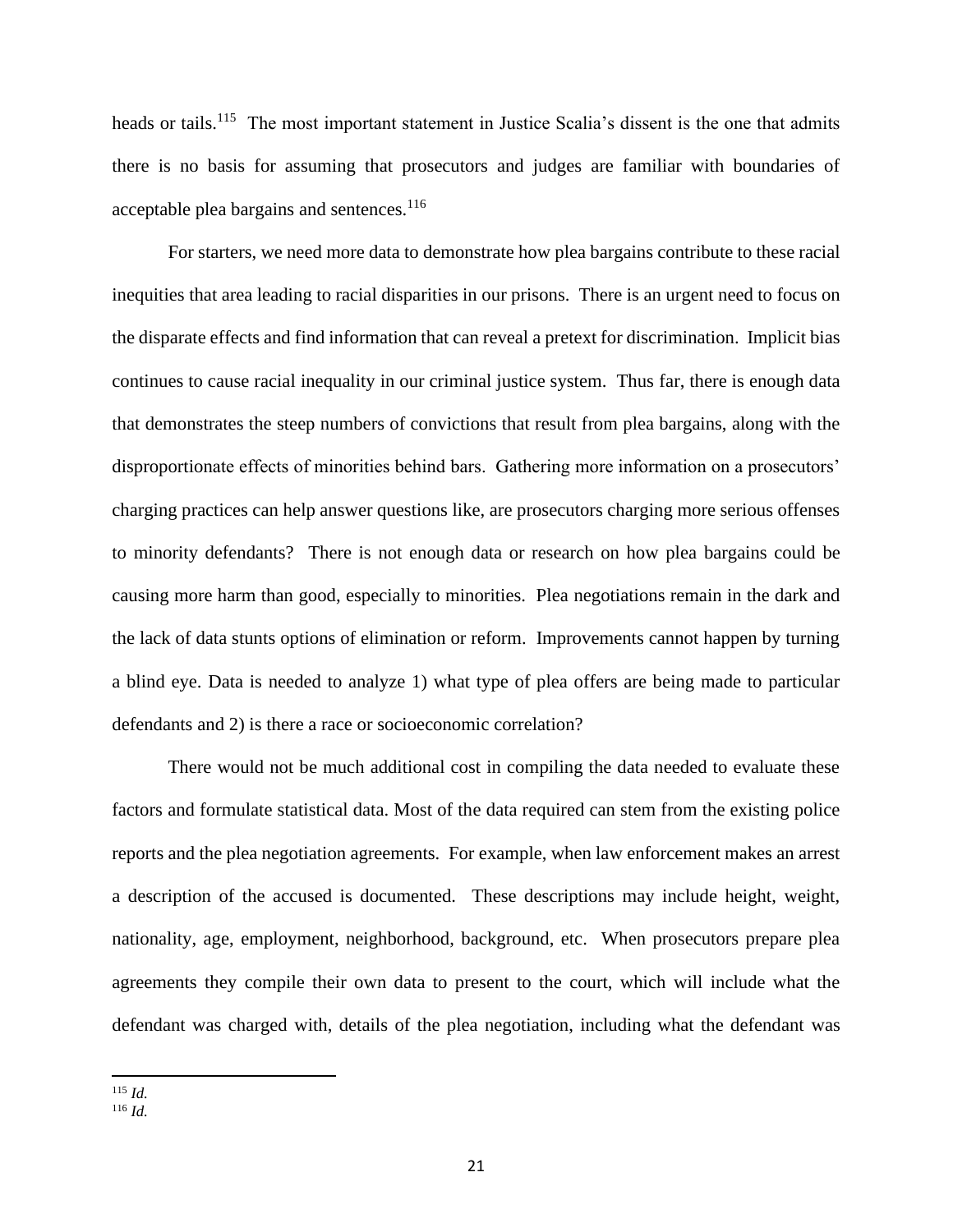offered in exchange for his or her guilty plea, etc. By combining the police reports with the plea negotiations files can be created to analyze plea offers made to particular defendants. Race class correlations and socioeconomic status of defendants can be deciphered by having this information. This big data will help compare plea negotiations and analyze the differences in deals being offered minority and white defendants. Being able to look at individual cases and answer questions like, why a particular white defendant and a particular black defendant, charged with the same offense, receive a better plea offer? Issues of racial injustice in our prison, which is likely stemming from plea bargains, can be addressed and remedied once we have the information to back up the inequality.

Once the big data is compiled and we face the racial issues within our criminal justice system, then the need for reform has to be dealt with. Bail reform has helped many states manage their prison populations, but not all guilty convictions require imprisonment. Many plea agreements actually may keep defendants out of prison with reduced sentences in exchanged for a guilty plea. However, the issue of having a record still remains. A guilty plea follows a defendant for the rest of their lives and affects them in society with things like finding employment, voting rights, where to live, citizenship status, etc. Prosecutors having this great power affects defendants whether the guilty plea is to imprison or free them. If plea bargains must remain, what must not remain is all the power prosecutors hold. Prosecutors are not elected officials chosen by the community. They are paid governmental employees that should not have the power to take away someone's liberty without meaningful and significant regulations over that process. Legislators would be the ideal department to enact laws that would protect the public from the discretionary powers that a prosecutor has. The power to be vigorous or lenient on a particular defendant should have a method that ensures equality, fairness and justice for all, not just for some.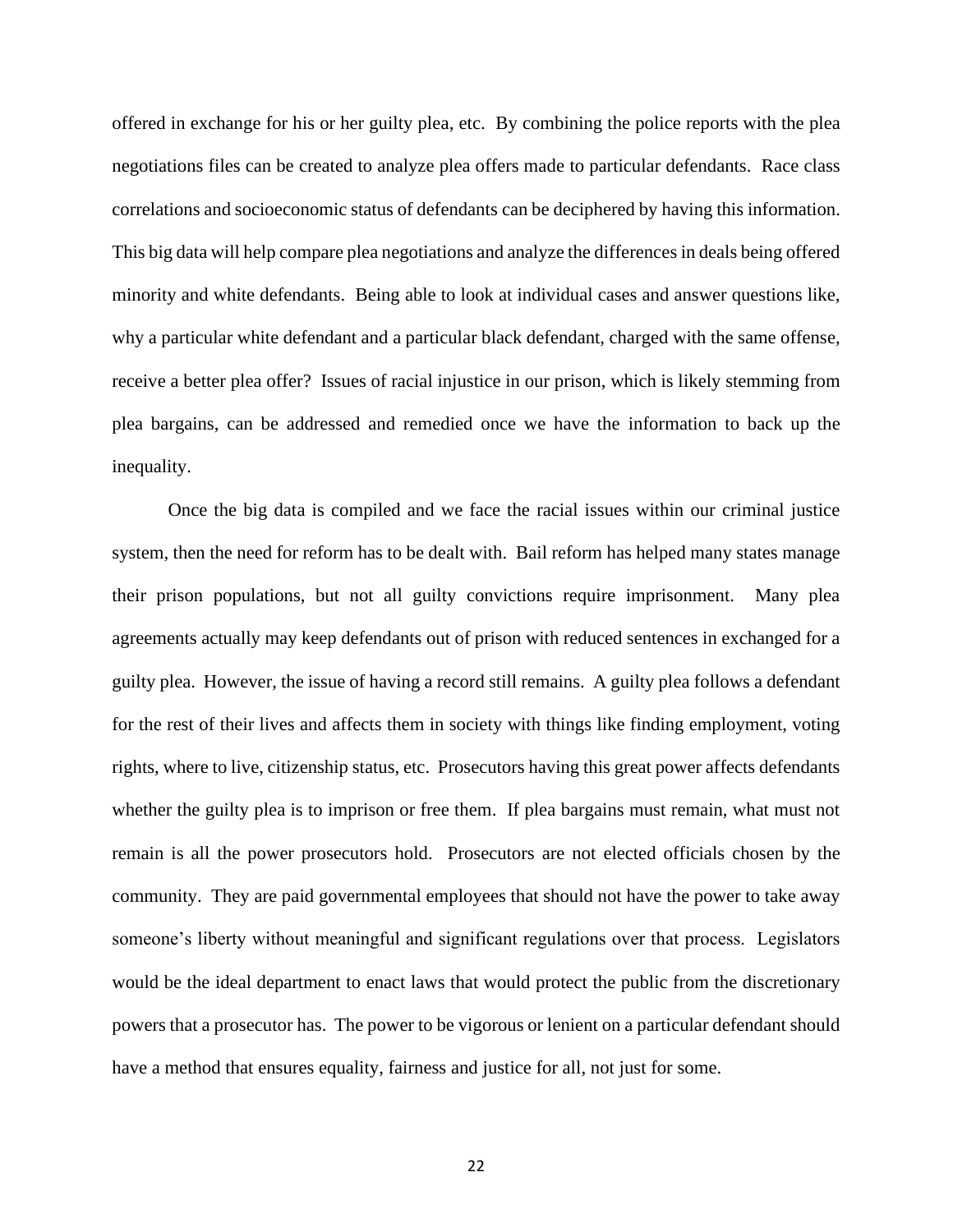Plea bargains did not always exist. Our criminal system needs it because the case load is too heavy for our court systems to function without them. However, if for example, a violent criminal committed an offense, should he be allowed to have a reduced sentence for his crime? Are we looking to do favors? Do we care if the defendant is guilty or innocent or is the focus on who has better representation or negotiation powers? In order to fix issues of plea bargaining, we need to think about what are the true goals of plea bargaining? What is society and the government looking to accomplish through plea bargaining? Our adversary system includes members of the jury as a means to convict and since plea bargains have essentially replaced trials, how can the community be involved in this new form of conviction? Whether we are including members of the community or electing legislative bodies, the point is that a prosecutor on his own should not be entitled to the powers equivalent to the judicial or legislative branch of government.

What may seem as an extreme measure would be to just abolish plea bargains. However what seems more extreme is the number of people being convicted. Without plea bargains, everyone would need more information, beginning with law enforcement. This would push law enforcement to be more selective when they make arrests. It would require more investigation and evidence to have a case strong enough for prosecutors to 1) be able to charge the defendant and 2) be able to take the case to trial, regardless of their socioeconomic status. The need for enticing offers in order to pressure defendants who may be innocent into a guilty plea would disappear along with the plea bargains.<sup>117</sup> It could shift the focus from *quantity* to *quality*. Abolishing plea bargains would push law enforcement and prosecutors to focus on the type of crime being committed, for example, those causing real violent dangers. It can help prioritize those cases that justify removing defendants from society versus those that could be better off as a house arrest.

<sup>117</sup> James M. Grossman, *Getting Brady Right: Why Extending Brady v. Maryland's Trial Right to Plea Negotiations Better Protects A Defendant's Constitutional Rights in the Modern Legal Era*, 2016 B.Y.U. L. Rev. 1525, 1558 (2016).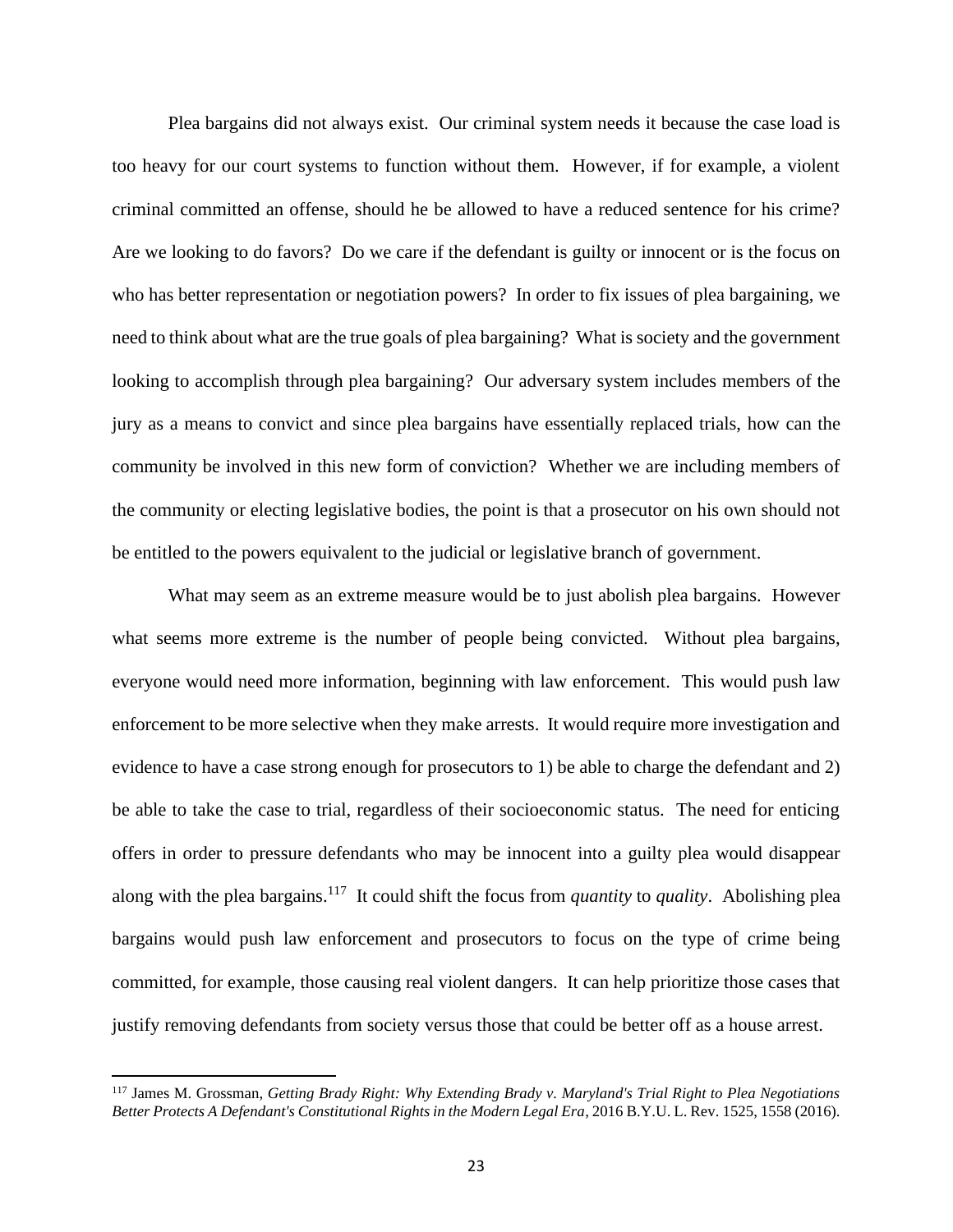"Can we implement [reforms](http://sentencingproject.org/doc/publications/rd_Black_Lives_Matter.pdf) that both reduce the number of people incarcerated in the U.S. *and* the well-known [racial and ethnic disparities](https://www.prisonpolicy.org/reports/rates.html) in the criminal justice system?"<sup>118</sup> Looking at the bigger picture of mass-incarceration helps to reflect on how did we get here, but most importantly, how do we **end** this?<sup>119</sup> Plea bargaining has become *the* criminal justice system.<sup>120</sup> Allowing plea bargains to continue producing unjust results, undermines the character of our society and our commitment to fairness. The United States has a colorful history full of lessons from its own wars, ignorance, mistakes, and racial injustice. History has taught us that we move forward towards a better future by being able to live amongst each other. Putting a defendant behind bars and stripping their freedom does not strip the injustice a relative or friend might feel for the accused. When communities do not trust their own governments, it leads to riots, retaliation, and violence. Ignoring the likelihood that plea bargains are oppressing minorities, ends up affecting our society as a whole.

Professor Angel Davis describes, "Historically when one looks at efforts to create reforms, they inevitably lead to more repression."<sup>121</sup> If we continue riding this along with ignorance to the fact that over ninety-four percent of convictions are produce through plea bargains AND that there is a disproportionate amount of minorities in prison, our society will end up suffering the consequences, just like our historical past. "[O]ur system of the administration of justice suffers

<sup>118</sup> Peter Wagner and Bernadette Rabuy, Mass Incarceration: The Whole Pie 2017 (March 2017) https://www.prisonpolicy.org/reports/pie2017.html

<sup>&</sup>lt;sup>119</sup> *Id.* (this site focuses on looking at the "whole pie" to ask ourselves, "[I]f it really makes sense to lock up 2.3 million people on any given da[y]." Emphasizing, "Both policymakers and the public have the responsibility to carefully consider each individual slice in turn to ask whether legitimate social goals are served by putting each category behind bars, and whether any benefit really outweighs the social and fiscal costs.").

<sup>120</sup> Robert E. Scott William, *Plea Bargaining As Contract*, 101 Yale L.J. 1909, 1912 (1992).

<sup>&</sup>lt;sup>121</sup> See Ava DuVernay, 13<sup>th</sup>, *supra* note 47 (distinguished Professor Emirita at the University of California Santa Cruz); *See* Angela Y. Davis, *Biography, Education and Training*, (2017) (described as a living witness to historical struggles in this country, "In 1970 she was placed on the FBI's Ten Most Wanted List on false charges, and was the subject of an intense police search that drove her underground and culminated in one of the most famous trials in recent U.S. history). http://feministstudies.ucsc.edu/faculty/singleton.php?singleton=true&cruz\_id=aydavis.